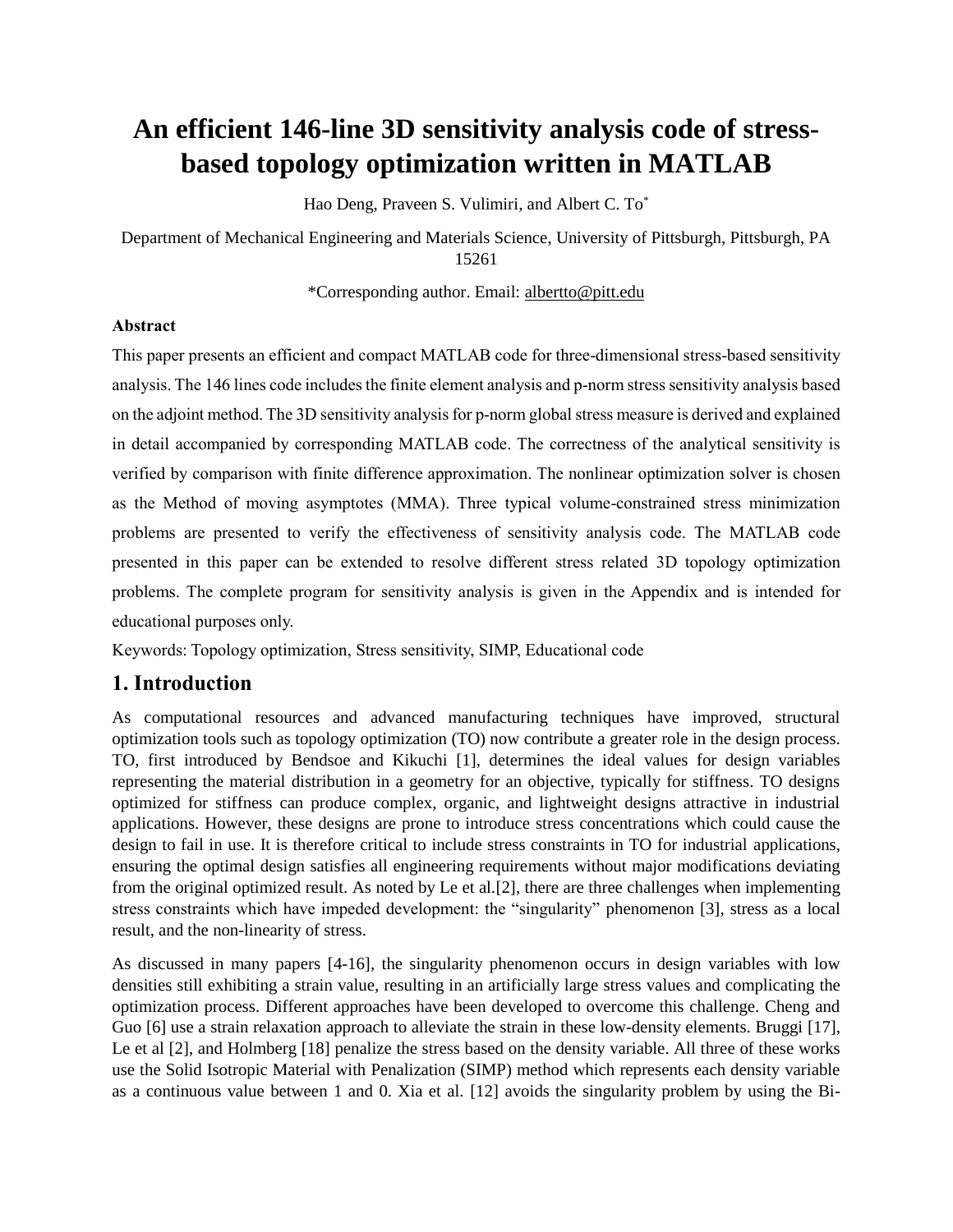Directional Evolutionary Structural Optimization (BESO) method. The BESO method represents each variable discretely as 1 or 0 to represent solid or void material, removing intermediate values and the singularity the intermediate values present. It is also noted the level set approach, another method for TO, has solved stress constrained TO problems as well [4, 9, 10, 19-31]. The level set method also represents material discretely as found in BESO and avoids the singularity phenomenon. Additional advanced methods for stress related topology optimization can be found in Ref [32-35]. This paper, however, will focus on implementing the SIMP method for stress-based topology optimization. The second challenge lies in the fact stress is calculated locally at each element. As noted by Duysinx and Bendsoe [3], this then requires a constraint for each element and increases the necessary computational resources required to compute the problem. Alternatively, Dusyinx and Sigmund [36] introduced a global stress constraint, grouping all local stresses into one measure. However, the global constraint does not provide great control of the local stress behavior. Instead, regional approaches such as those introduced by Paris et al.[37], Le et al.[2], and Holmberg et al.[18] are preferred. These approaches group elemental constraints based on nearby elements or based on the sorted stress values. It was found the regional approaches are a satisfactory compromise, limiting the number of constraints but still providing good local stress control. The third challenge is presented in the nonlinear behavior of stress. Elemental stress measures are greatly affected by the densities in the local neighborhood of the element. As such, a density variable filter [2] is used to smooth the density variables and sensitivities by taking a weighted average of neighboring nodes. This removes the checkerboard effect present in earlier topology optimization algorithms and produces smooth designs and better convergence to the global minimum. Most recently, Senhora et al. [38] presents a consistent topology optimization formulation for mass minimization with local stress constraints by means of the augmented Lagrangian method, named as aggregation-free approach.

In recent years, several computational programs for topology optimization have been published for educational purposes. These codes are helpful for students and engineers to understand the basic mathematical formulation of topology optimization. The detailed reviews for these programs of TO can be found in Ref [39]. Table 1 summarizes the codes published in recent years, including the three major methods: SIMP [40], level set [41], and BESO[42]. This paper aims to educate the reader to implement stress sensitivity analysis of TO. The code provided in this paper is designed to be easy-to-understand and will discuss the implementation for stress-related problems. As stress related TO is a nonlinear optimization, the problems presented are solved using the Method of Moving Asymptotes (MMA) [43].

The remainder of the paper is organized as follows. Section 2 presents the formulation of the p-norm global stress measure. Section 3 describes the three-dimensional finite element method (FEM) formulation and numerical implementation for eight-node hexahedron elements. Section 4 describes the sensitivity analysis and MATLAB implementation. Section 5 formulates in detail the volume-constrained stress minimization problem. Section 6 demonstrates three typical stress related topology optimization problems to verify the effectiveness of sensitivity analysis code, followed by conclusions in Section 7.

| <b>Authors and Reference</b>             | Programming language | Method        |
|------------------------------------------|----------------------|---------------|
| $(2001)$ O. Sigmund [44]                 | <b>MATLAB</b>        | <b>SIMP</b>   |
| $(2005)$ Liu Z, Korvink J G et al $[45]$ | <b>FEMLAB</b>        | Level set     |
| $(2010)$ Challis V J [46]                | <b>MATLAB</b>        | Level set     |
| $(2010)$ Suresh, Krishnan [47]           | <b>MATLAB</b>        | SIMP (Pareto) |
| (2010) Huang X, Xie Y M. [42]            | <b>MATLAB</b>        | <b>BESO</b>   |
| $(2011)$ Andreassen, Erik, et al $[48]$  | <b>MATLAB</b>        | <b>SIMP</b>   |
| (2012) Talischi, Cameron, et al [49]     | <b>MATLAB</b>        | PolyTop       |

**Table 1** Educational computer programs for topology optimization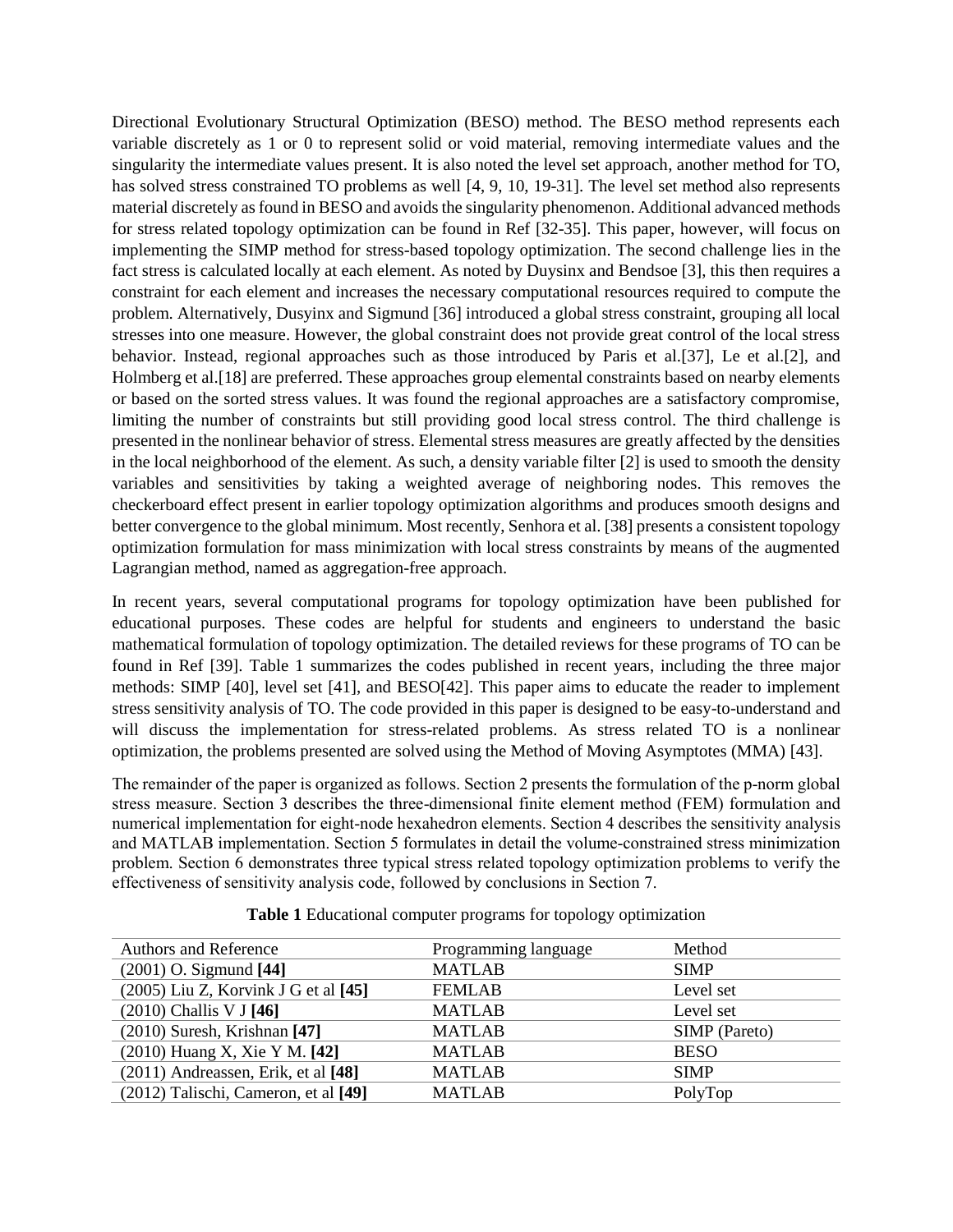| $(2014)$ Zegard T, Paulino G H [50]         | <b>MATLAB</b> | <b>Ground Structure</b> |
|---------------------------------------------|---------------|-------------------------|
| $(2015)$ Aage, Niels, et al. [51]           | <b>PETSc</b>  | <b>SIMP</b>             |
| $(2015)$ Otomori, Masaki, et al. [52]       | <b>MATLAB</b> | Level set               |
| $(2015)$ Xia L, Breitkopf P [53]            | <b>MATLAB</b> | <b>SIMP</b>             |
| $(2016)$ Pereira, Anderson, et al [54]      | <b>MATLAB</b> | PolyTop                 |
| $(2018)$ Wei, Peng, et al $[55]$            | <b>MATLAB</b> | Level set               |
| (2018) Loyola, Rubén Ansola, et al [56]     | <b>MATLAB</b> | <b>SERA</b>             |
| $(2018)$ Laurain, Antoine. [57]             | <b>FEniCS</b> | Level set               |
| $(2018)$ Sanders, Emily D., et al. [58]     | <b>MATLAB</b> | PolyMat                 |
| $(2018)$ Dapogny, Charles, et al. [59]      | $FreeFem++$   | Shape variation         |
| (2019) Chen Q, Zhang X, Zhu B. [60]         | MATLAB, APDL  | <b>SIMP</b>             |
| $(2019)$ Gao, Jie, et al. [61]              | <b>MATLAB</b> | <b>SIMP</b>             |
| $(2019)$ Liang Y, Cheng G. [62]             | <b>MATLAB</b> | Integer programming     |
| (2020) Smith H, Norato J A. <sup>[63]</sup> | MATLAB        | Geometry projection     |
| $(2020)$ Picelli R, et al. [64]             | <b>MATLAB</b> | <b>TOBS</b>             |
| (2020) Lin H, Xu A, Misra A, et al. [65]    | <b>APDL</b>   | <b>DER-BESO</b>         |
| $(2020)$ Ferrari F, Sigmund O. [66]         | <b>MATLAB</b> | <b>SIMP</b>             |

# **2. The stress-based topology optimization problem**

#### **2.1 Stress and Stiffness Penalization**

The design domain is discretized with the eight-node hexahedron elements, and each element is assigned with a density variable. The design variable can be written as  $x = (x_1, x_2, \dots, x_{nele})$ , where *nele* is total number of elements. The design variable  $\boldsymbol{\chi}$  for the SIMP method is constrained within [0,1], where 0 corresponds to void material and 1 to solid material. To obtain a black-and-white design, a penalization function is introduced to penalize the intermediate density. For stress-based topology optimization problem, the penalization of stress and stiffness for intermediate design variable values is described in Ref [2, 18]. The element stiffness can be expressed based on SIMP penalization function as follows,

$$
\boldsymbol{D}_i = x_i^{pl} \boldsymbol{D}_0 \tag{1}
$$

where  $\mathbf{D}_0$  denotes the stiffness of solid material.  $pl$  is a penalization factor, which is set to  $pl = 3$  in general [48]. The effective stress vector (artificial measurement) is given as follows,

$$
\sigma_i = D_0 B_i u_i \tag{2}
$$

where  $u_i$  denotes the displacement vector at nodes of the *ith* element, and  $B_i$  is strain matrix of *ith* element. Note that the stress vector  $\sigma_i$  in Voigt notation is given as,

$$
\boldsymbol{\sigma}_{i} = (\sigma_{ix}, \sigma_{iy}, \sigma_{iz}, \sigma_{ixy}, \sigma_{iyz}, \sigma_{izx})^{T}
$$
\n(3)

The penalized or relaxed stress measure  $\hat{\sigma}_i(x_i)$  is expressed as,

$$
\hat{\sigma}_i(x_i) = \eta(x_i)\sigma_i \tag{4}
$$

Several different penalization schemes have been proposed in recent years [2]. A general stress penalization scheme is given by,

$$
\eta(x_i) = (x_i)^q \tag{5}
$$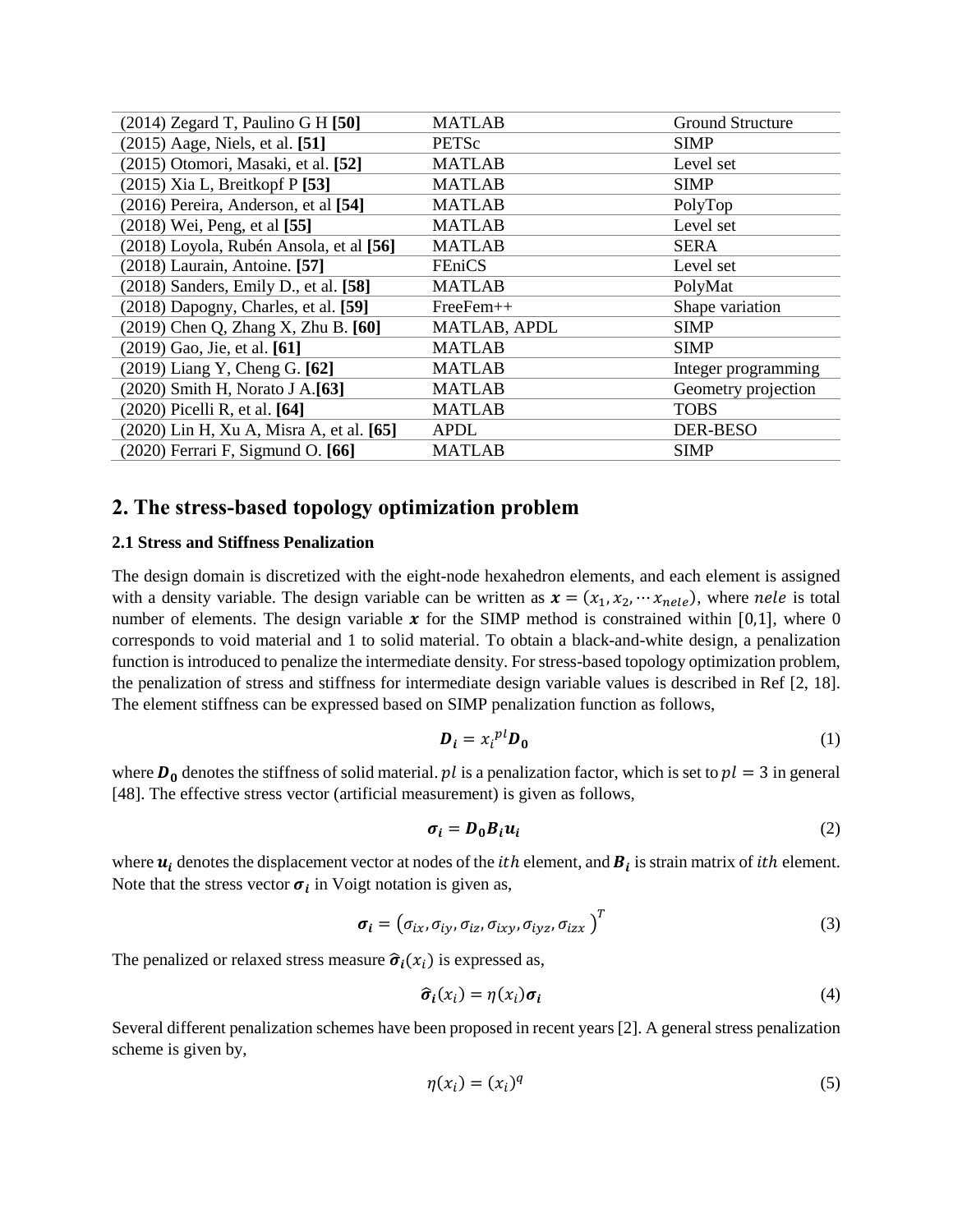where q is a non-negative stress relaxation parameter. As mentioned by Holmberg et al [18], this nonphysical penalization scheme is such that the  $\hat{\sigma}_i$  equals  $\sigma_i$  for solid material and,

$$
\lim_{x_i \to 0} \widehat{\sigma}_i(x_i) = \mathbf{0} \tag{6}
$$

Following this scheme alleviates the singularity phenomenon discussed in the introduction [67]. The definition of von Mises stress can be written as follows,

$$
\sigma_{vm,i} = \left(\sigma_{ix}^2 + \sigma_{iy}^2 + \sigma_{iz}^2 - \sigma_{ix}\sigma_{iy} - \sigma_{iy}\sigma_{iz} - \sigma_{iz}\sigma_{ix} + 3\tau_{ixy}^2 + 3\tau_{iyz}^2 + 3\tau_{izx}^2\right)^{\frac{1}{2}} \tag{7}
$$

#### **2.2 Global p-norm stress measure**

The standard p-norm global stress measure is applied for approximating the maximum stress as follows,

$$
\sigma_{PN} = \left(\sum_{i=1}^{nele} \hat{\sigma}_{vm,i}^p\right)^{1/p} \tag{8}
$$

where  $\sigma_{vmi}$  denotes the von Mises stress at the centroid of the *ith* element, and p is the p-norm aggregation parameter. It is worth to note that the p-norm value approaches the maximum value of  $\sigma_{vm}$  when  $p \to \infty$ , and that

$$
\max \hat{\sigma}_{vm} \le \left(\sum_{i=1}^{nele} \hat{\sigma}_{vm,i}^p\right)^{\frac{1}{p}} \tag{9}
$$

In general, a greater value of  $p$  can provide a more accurate approximation of the maximum von-Mises stress. However, the problem may become ill-conditioned and cause severe oscillations in the optimization process if the value of  $p$  is too great ( $p > 30$ ). Thus, an appropriate p-norm value should be selected such that the convergence history is smooth and the maximum stress approximation is sufficient.

## **3. Finite element analysis and MATLAB implementation**

The 3D finite element formulation in this paper is based on the code provided by Liu et al[68], where more details regarding efficient numerical implementation are provided. For 3D problems, the constitutive matrix  $D_0$  with unit elastic modulus is given by

$$
\boldsymbol{D}_0 = \frac{1}{(1+v)(1-2v)} \begin{bmatrix} 1-v & v & v & 0 & 0 & 0 \\ v & 1-v & v & 0 & 0 & 0 \\ v & v & 1-v & 0 & 0 & 0 \\ 0 & 0 & 0 & (1-2v)/2 & 0 & 0 \\ 0 & 0 & 0 & 0 & (1-2v)/2 & 0 \\ 0 & 0 & 0 & 0 & 0 & (1-2v)/2 \end{bmatrix}
$$
(10)

where  $\nu$  is the Poisson's ratio of the isotropic material. Based on finite element method, the stiffness of a linear elastic element for solid material can be formulated as follows,

$$
\boldsymbol{K}_0 = \int_{-1}^{+1} \int_{-1}^{+1} \int_{-1}^{+1} \boldsymbol{B}^T \boldsymbol{D}_0 \boldsymbol{B} d\xi_1 d\xi_2 d\xi_3 \tag{11}
$$

where  $d\xi_i$  denotes the natural coordinates. Note that the Jacobian matrix is ignored here due to the unit element length. A detailed description can be found in Liu et al  $[68]$ . Note that  $\bm{B}$  is strain-displacement matrix, where detailed mathematical formulation and MATLAB implementation for an eight-node hexahedral element can be found in Gao et al [61]. In this paper, the MATLAB implementation of the element stiffness matrix  $K_0$  and the strain-displacement matrix **B** can be done by lines 74-145. The global stiffness  $K$  can be obtained by assembling the element stiffness as follows,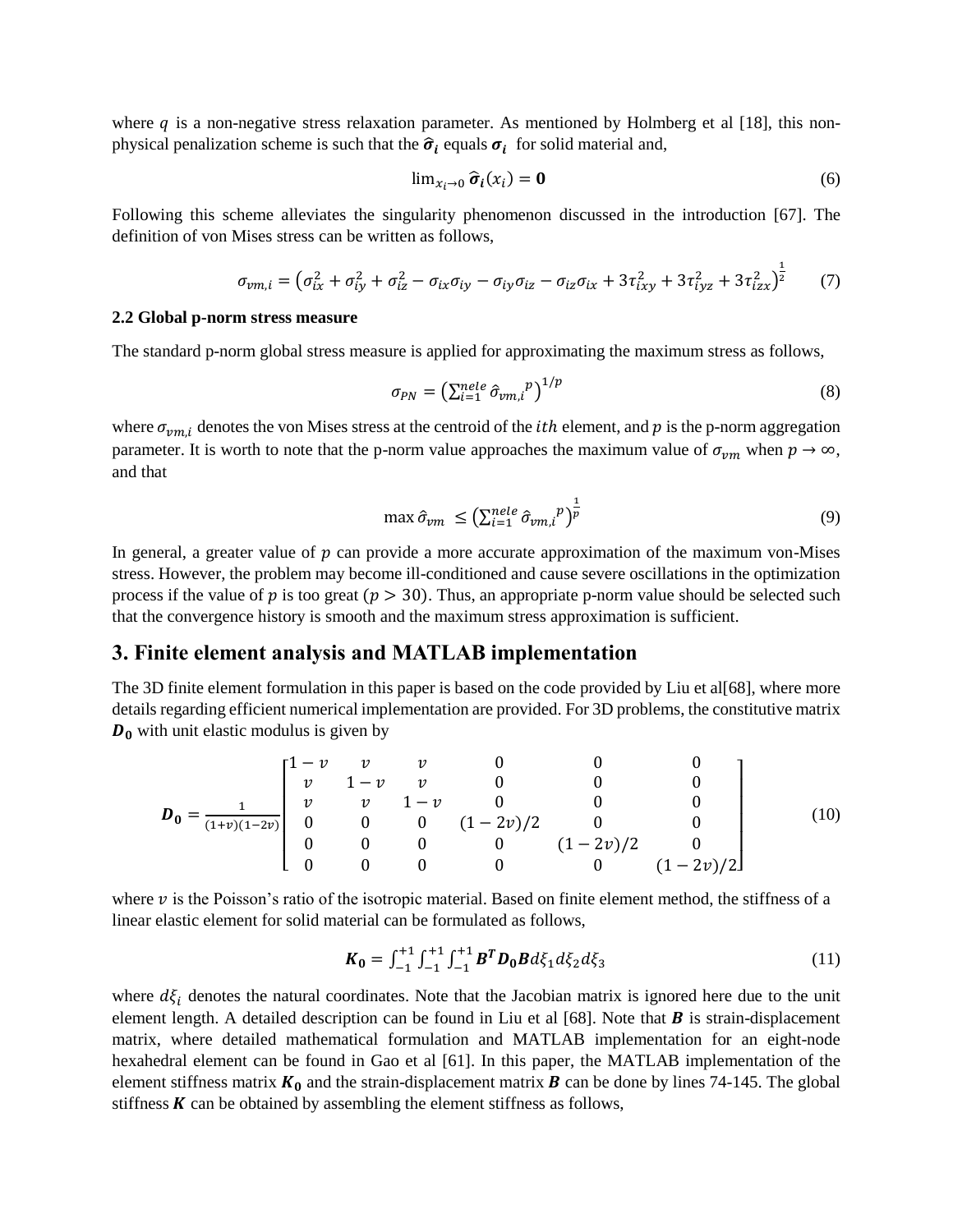$$
K = \sum_{i=1}^{nele} K_i(x_i) = \sum_{i=1}^{nele} E(x_i) K_0
$$
 (12)

where *nele* is total number of elements, and the interpolation coefficient  $E(x_i)$  is defined as,

$$
E(x_i) = \left(E_m + x_i^{pl}(E_0 - E_m)\right)
$$
\n(13)

where pl is a penalty parameter, and  $E_0$  and  $E_m$  are chosen as:  $E_0 = 1$ ,  $E_m = 1 \times 10^9$ . Finally, the nodal displacement from the FEM can be computed through solving the equilibrium equation

$$
KU = F \tag{14}
$$

where  $U$  is the nodal displacement vector, and  $F$  is the vector of external loading, which is independent from the design variable. The node ID system is the same as Liu et al. [68], as shown in Fig. 1.



Figure 1. The node ID system of 12 elements

The connectivity matrix edofMat is formulated in lines 20-27, which is used for assembling the global stiffness  $K$ . The element stiffness matrix and strain-displacement matrix are obtained by line 3. The global stiffness matrix is assembled in lines 28-31 using vectorized MATLAB code. The solution of the nodal displacement vector  $\bm{U}$  is obtained by solving the sparse linear system in line 67. Note that the freedofs and fixeddofs denote the unconstrained and constrained DOFs, respectively. The code example below is for a cantilever beam problem as shown in Fig. 2, where the left side is fixed and an evenly distributed force is applied at the bottom right line. For such boundary conditions, the freedofs and fixeddofs are defined in lines 13,14 and 19. The user can change the boundary and loading conditions by changing the corresponding node IDs.

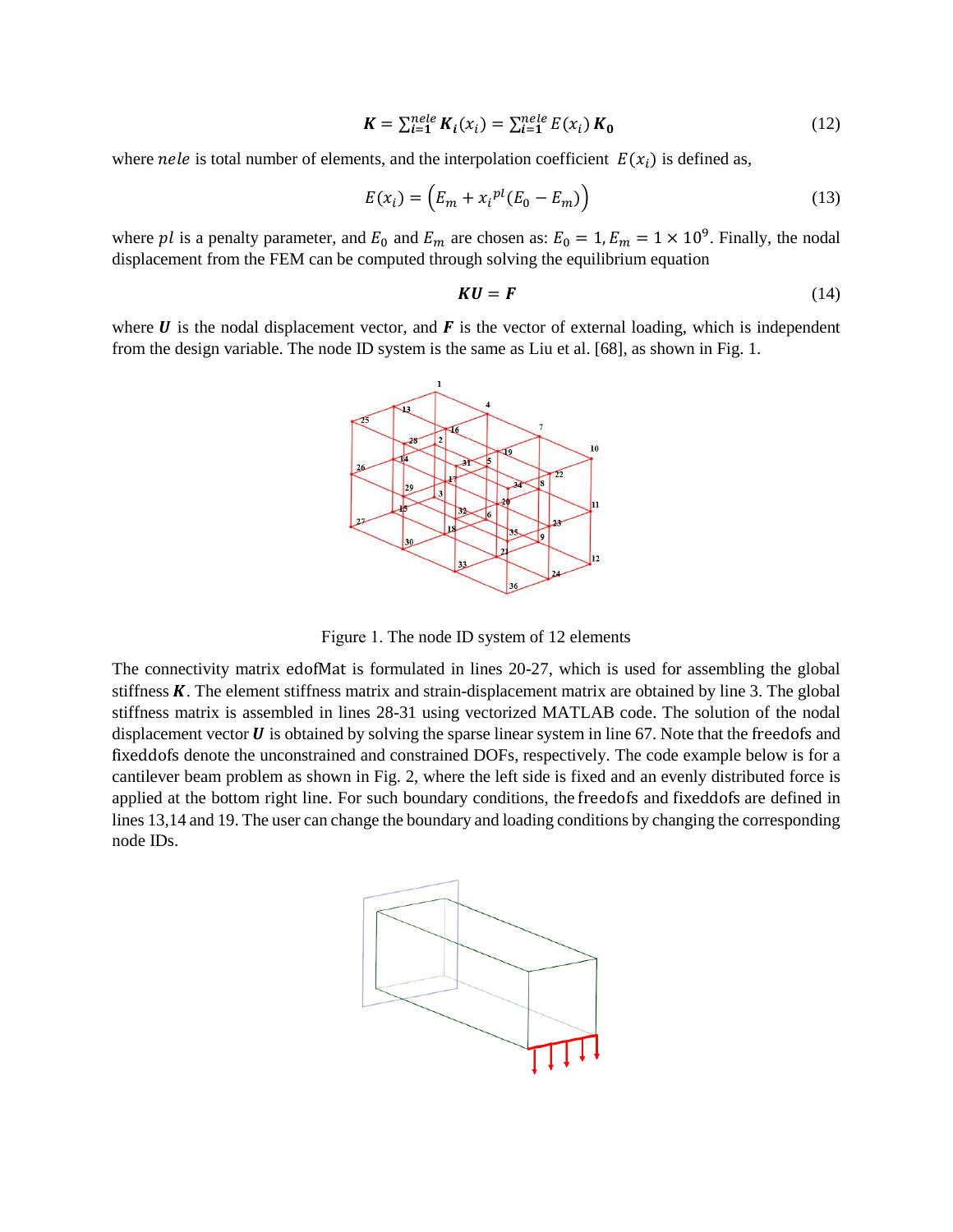#### Figure 2. Cantilever beam

## **4. Sensitivity analysis and MATLAB implementation**

#### **4.1 Sensitivity analysis**

To perform the stress-based topology optimization, the sensitivity of the global stress measure with respect to elemental density needs to be provided, a core component of this paper. Note that the total number of elements and nodes are nele and ndof, respectively. The derivative of  $\sigma_{PN}$  with respect to jth design variable  $x_j$  is as follows,

$$
\frac{\partial \sigma_{PN}}{\partial x_j} = \sum_{i=1}^{nele} \frac{\partial \sigma_{PN}}{\partial \hat{\sigma}_{vm,i}} \left[ \left( \frac{\partial \hat{\sigma}_{vm,i}}{\partial \hat{\sigma}_i} \right)^T \frac{\partial \eta(x_i) \sigma_i}{\partial x_j} \right] = \sum_{i=1}^{nele} \left( \frac{\partial \hat{\sigma}_{PN}}{\partial \hat{\sigma}_{vm,i}} \left[ \left( \frac{\partial \hat{\sigma}_{vm,i}}{\partial \hat{\sigma}_i} \right)^T \frac{\partial \eta(x_i)}{\partial x_j} \sigma_i \right] + \frac{\partial \sigma_{PN}}{\partial \hat{\sigma}_{vm,i}} \left[ \left( \frac{\partial \hat{\sigma}_{vm,i}}{\partial \hat{\sigma}_i} \right)^T \eta(x_i) \frac{\partial \sigma_i}{\partial x_j} \right] \right)
$$
\n(15)

The equations above can be rewritten in the following form,

$$
\begin{cases}\n\frac{\partial \sigma_{PN}}{\partial x_j} = T_1 + T_2 \\
T_1 = \sum_{i=1}^{nele} \left( \frac{\partial \sigma_{PN}}{\partial \hat{\sigma}_{vm,i}} \left[ \left( \frac{\partial \hat{\sigma}_{vm,i}}{\partial \hat{\sigma}_i} \right)^T \frac{\partial \eta(x_i)}{\partial x_j} \sigma_i \right] \right) \\
T_2 = \sum_{i=1}^{nele} \left( \frac{\partial \sigma_{PN}}{\partial \hat{\sigma}_{vm,i}} \left[ \left( \frac{\partial \hat{\sigma}_{vm,i}}{\partial \hat{\sigma}_i} \right)^T \eta(x_i) \frac{\partial \sigma_i}{\partial x_j} \right] \right)\n\end{cases} (16)
$$

The term  $\frac{\partial \sigma_{PN}}{\partial \hat{\sigma}_{vm,i}}$  can be expressed as follows,

$$
\frac{\partial \sigma_{PN}}{\partial \hat{\sigma}_{vm,i}} = \left(\sum_{i=1}^{nele} (\hat{\sigma}_{vm,i})^p\right)^{\frac{1}{p}-1} (\hat{\sigma}_{vm,i})^{p-1}
$$
(17)

Based on the von Mises definition defined in Eq. (7), the derivative of the local element von Mises stress  $\hat{\sigma}_{vm,i}$  with respect to the stress vector  $\hat{\sigma}_i$  can be written as follows,

$$
\begin{aligned}\n\begin{aligned}\n\frac{\partial \hat{\sigma}_{vm,i}}{\partial \hat{\sigma}_{ix}} &= \frac{1}{2\hat{\sigma}_{vm,i}} \left( 2\hat{\sigma}_{ix} - \hat{\sigma}_{iy} - \hat{\sigma}_{iz} \right) \\
\frac{\partial \hat{\sigma}_{vm,i}}{\partial \hat{\sigma}_{iy}} &= \frac{1}{2\hat{\sigma}_{vm,i}} \left( 2\hat{\sigma}_{iy} - \hat{\sigma}_{ix} - \hat{\sigma}_{iz} \right) \\
\frac{\partial \hat{\sigma}_{vm,i}}{\partial \hat{\sigma}_{iy}} &= \frac{1}{2\hat{\sigma}_{vm,i}} \left( 2\hat{\sigma}_{iz} - \hat{\sigma}_{ix} - \hat{\sigma}_{iy} \right) \\
\frac{\partial \hat{\sigma}_{vm,i}}{\partial \hat{\tau}_{ixy}} &= \frac{3}{\hat{\sigma}_{vm,i}} \hat{\tau}_{ixy} \\
\frac{\partial \hat{\sigma}_{vm,i}}{\partial \hat{\tau}_{ixy}} &= \frac{3}{\hat{\sigma}_{vm,i}} \hat{\tau}_{ixy} \\
\frac{\partial \hat{\sigma}_{vm,i}}{\partial \hat{\tau}_{ixy}} &= \frac{3}{\hat{\sigma}_{vm,i}} \hat{\tau}_{ixy}\n\end{aligned}\n\tag{18}
$$

The derivative  $\eta(x_i)$  with respect to design variable  $x_j$  can be written as,

$$
\frac{\partial \eta(x_i)}{\partial x_j} = qx_j^{q-1} \tag{19}
$$

For simplicity of computation, the term  $\beta$  is defined as,

$$
\beta = \left(\hat{\sigma}_{vm,i}\right)^{p-1} \left(\frac{\partial \hat{\sigma}_{vm,i}}{\partial \hat{\sigma}_i}\right)^T \frac{\partial \eta(x_i)}{\partial x_j} \sigma_i
$$
\n(20)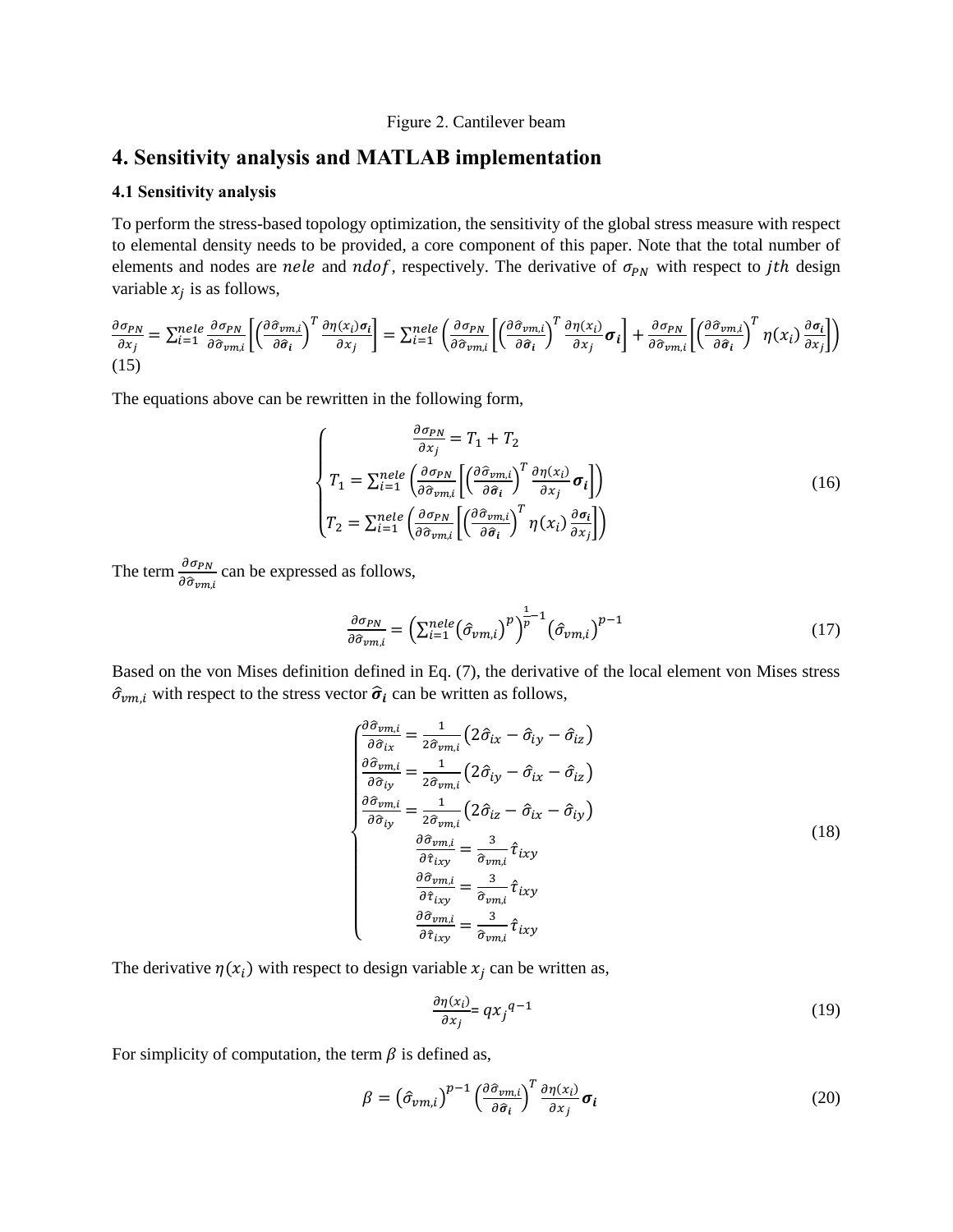The analytical form of term  $\frac{\partial \sigma_i}{\partial x_j}$  can be expressed as,

$$
\frac{\partial \sigma_i}{\partial x_j} = D_0 B_i \frac{\partial u_i}{\partial x_j} = D_0 B_i L_i \frac{\partial U}{\partial x_j}
$$
(21)

where  $[L_i]_{24 \times ndof}$  is a 0-1 sparse matrix to extract the nodal displacement of the *ith* element from the global displacement  $[U]_{ndof \times 1}$  ( $u_i = L_i U$ ). Note that material stiffness matrix  $[D_0]_{6 \times 6}$  and the elemental strain matrix  $[\mathbf{B}_i]_{6\times 24}$  are independent of the design variable  $x_j$ . Inserting Eq. (21) into the term  $T_2$  in Eq. (16), we can find  $T_2$  can be rewritten as,

$$
T_2 = \sum_{i=1}^{nele} \left( \eta(x_i) \frac{\partial \sigma_{PN}}{\partial \hat{\sigma}_{vm,i}} \left( \frac{\partial \hat{\sigma}_{vm,i}}{\partial \hat{\sigma}_i} \right)^T \frac{\partial \sigma_i}{\partial x_j} \right) = \sum_{i=1}^{nele} \left( \eta(x_i) \frac{\partial \sigma_{PN}}{\partial \hat{\sigma}_{vm,i}} \left( \frac{\partial \hat{\sigma}_{vm,i}}{\partial \hat{\sigma}_i} \right)^T \mathbf{D}_0 \mathbf{B}_i \mathbf{L}_i \frac{\partial \mathbf{U}}{\partial x_j} \right) \tag{22}
$$

The adjoint method is applied here to resolve above equation. The term  $\frac{\partial U}{\partial x_j}$  can be obtained through differentiating both sides of the equilibrium equation (12) as follows,

$$
\frac{\partial K}{\partial x_j} U + K \frac{\partial U}{\partial x_j} = \mathbf{0}
$$
 (23)

Therefore, the term  $T_2$  can be further written as,

$$
T_2 = \sum_{i=1}^{nele} \left( -\eta(x_i) \frac{\partial \sigma_{PN}}{\partial \hat{\sigma}_{vm,i}} \left( \frac{\partial \hat{\sigma}_{vm,i}}{\partial \hat{\sigma}_i} \right)^T \mathbf{D}_0 \mathbf{B}_i \mathbf{L}_i \right) \mathbf{K}^{-1} \frac{\partial \mathbf{K}}{\partial x_j} \mathbf{U}
$$
(24)

An adjoint variable  $[\lambda]_{ndof\times 1}$  is now defined as,

$$
\lambda^T = \left(\sum_{i=1}^{nele} \eta(x_i) \frac{\partial \sigma_{PN}}{\partial \hat{\sigma}_{vm,i}} \left(\frac{\partial \hat{\sigma}_{vm,i}}{\partial \hat{\sigma}_i}\right)^T \mathbf{D}_0 \mathbf{B}_i \mathbf{L}_i\right) \mathbf{K}^{-1}
$$
(25)

Therefore, adjoint variable  $\lambda$  can be calculated from the adjoint equation as follows,

$$
K\lambda = \left(\sum_{i=1}^{nele} \eta(x_i) \frac{\partial \sigma_{PN}}{\partial \hat{\sigma}_{vm,i}} (\boldsymbol{D}_0 \boldsymbol{B}_i \boldsymbol{L}_i)^T \frac{\partial \hat{\sigma}_{vm,i}}{\partial \hat{\sigma}_i}\right)
$$
(26)

We define the vector  $\gamma$  as,

$$
\gamma = \left(\sum_{i=1}^{nele} \eta(x_i) \frac{\partial \sigma_{PN}}{\partial \hat{\sigma}_{vm,i}} (\boldsymbol{D}_0 \boldsymbol{B}_i \boldsymbol{L}_i)^T \frac{\partial \hat{\sigma}_{vm,i}}{\partial \hat{\sigma}_i}\right)
$$
(27)

Thus, the term  $T_2$  can be further simplified to

$$
T_2 = -\lambda^T \frac{\partial K}{\partial x_j} U \tag{28}
$$

The sensitivity of the global stiffness matrix **K** with respect to a design variable  $x_i$  equals,

$$
\frac{\partial K}{\partial x_j} = \sum_{i=1}^{nele} L_i^T \frac{\partial k_i}{\partial x_j} L_i = L_j^T \left( \frac{\partial k_j}{\partial x_j} \right) L_j = L_j^T \left( pl \cdot x_j^{pl-1} k_j^{(S)} \right) L_j
$$
(29)

where  $[k_j]_{24\times24}$  is the *jth* elemental stiffness matrix, and  $k_j^{(s)}$  is the *jth* element stiffness with solid material. The detailed expression of element stiffness can be formulated as follows,

$$
\mathbf{k}_{j} = x_{j}^{pl} \mathbf{k}_{j}^{(s)} \text{ and } \mathbf{k}_{j}^{(s)} = \int \mathbf{B}_{j}^{T} \mathbf{D}_{0} \mathbf{B}_{j} d\Omega_{j}
$$
(30)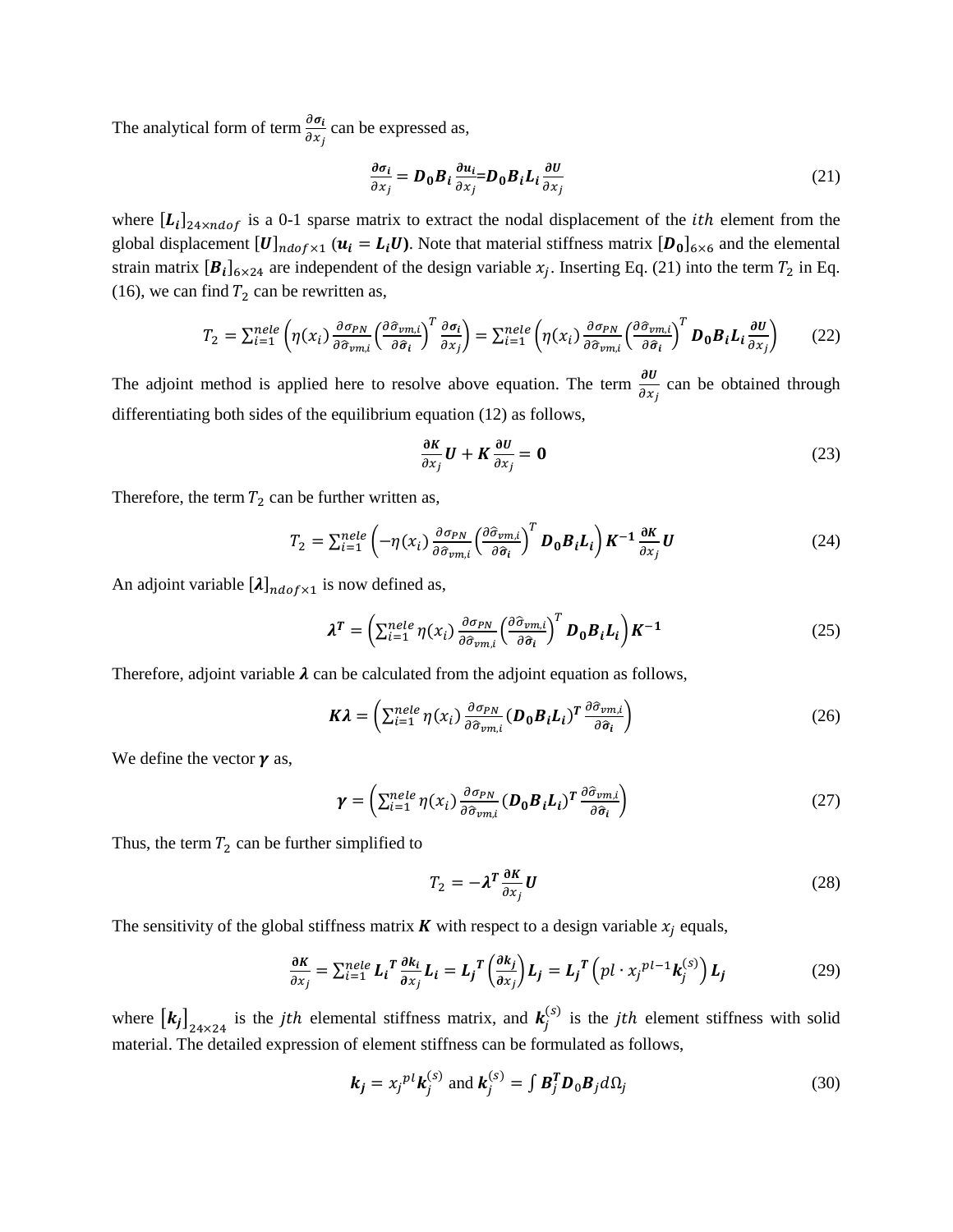where  $\Omega_j$  is the *jth* element domain. The implementation flow of p-norm stress sensitivity is drawn in Fig. 3.



Figure 3. Implementation flow of p-norm stress sensitivity

## **4.2 MATLAB implementation**

The MATLAB code for 3D stress sensitivity analysis is executed with the following command:

```
Stress_3D_Sensitivity(x, nelx, nely, nelz, pl, q, p)
```
where nelx, nely and nelz denote the number of elements along x, y and z directions.  $[x]_{nele \times 1}$  is the elemental density variable constrained in the range of  $[0,1]$ .  $pl$  is the penalization parameter,  $q$  is the stress relaxation parameter, and  $p$  is the p-norm aggregation parameter. The output of the MATLAB function Stress\_3D\_Sensitivity is a nele  $\times$  1 vector, which is the sensitivity of p-norm stress with respect to the elemental density. The numerical implementation of von Mises stress calculation can be done by lines 33- 40 as the following:

```
33 MISES = zeros(nele, 1);
34 S = zeros(nele, 6);35 for i = 1: nele
36 temp = x(i)^{n}q * (D * B * U(edofMat(i, :)))';37 S(i, : ) = temp;38 MISES(i) = sqrt(0.5 * ((temp(1) – temp(2))^2 + (temp(1) – temp(3))^2....
39 + (temp(2) - temp(3))^2 + 6 * sumtemp(4:6). ^2));
40 end
```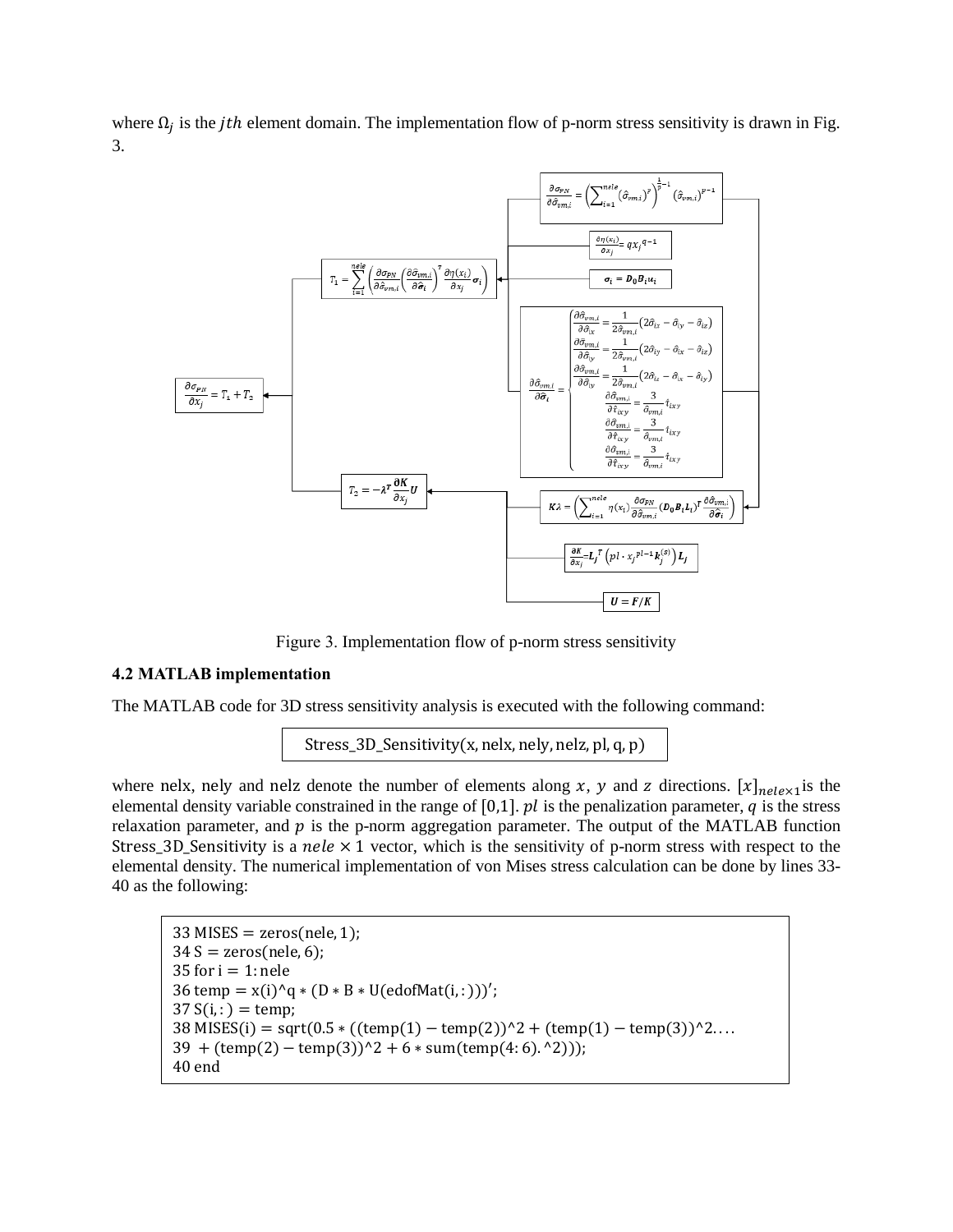where S is a nele  $\times$  6 relaxed stress matrix, where each row of matrix S denotes a relaxed stress vector  $\hat{\sigma}_i$ corresponding to the *ith* element. MISES is a *nele*  $\times$  1 vector, which stores values of von Mises stress. The objective function (Eq. 8) is formulated in line 46. The numerical implementation of computing  $T_1$  can be done as following,

> 47 for  $i = 1$ : nele 48 DvmDs(i, 1) =  $1/2/MISES(i) * (2 * S(i, 1) - S(i, 2) - S(i, 3));$  $49 \text{ DvmDs}(i, 2) = \frac{1}{2}\text{MISES}(i) * (2 * S(i, 2) - S(i, 1) - S(i, 3));$ 50 DvmDs(i, 3) =  $1/2$ /MISES(i) \* (2 \* S(i, 3) – S(i, 1) – S(i, 2)); 51 DvmDs(i, 4) =  $3/MISES(i) * S(i, 4);$ 52 DvmDs(i, 5) =  $3/MISES(i) * S(i, 5);$ 53 DvmDs(i, 6) =  $3/MISES(i) * S(i, 6);$ 54 end 55 beta = zeros(nele, 1); 56 for  $i = 1$ : nele 57 u = reshape(U(edofMat(i,:),:)',[],1); 58 beta(i) = q \* (x(i))^(q - 1) \* MISES(i)^(p - 1) \* DvmDs(i, : ) \* D \* B \* u; 59 end  $60$  T1 = dpn dvms  $*$  beta;

DvmDs is a nele  $\times$  6 matrix, where each row represents the derivative of  $\hat{\sigma}_{vm,i}$  with respect to  $\hat{\sigma}_i$ corresponding to the *ith* element. beta is a nele  $\times$  1 vector, which represents the term  $\beta$  in Eq. (20). dpn\_dvms is a scaler and given in line 44. It is worth to note that  $[U]_{ndof\times 1}$  is global displacement vector and  $[u]_{24\times1}$  is element displacement vector. The term  $T_2$  is computed with the following MATLAB lines:

```
61 gama = zeros(ndof, 1);
62 for i = 1: nele
63 index = index_matrix(:, i);
64 gama(index) = gama(index) + x(i)^q * dpn_dvms * B' * D' * DvmDs(i, : )' * MISES(i). ^(p - 1);
65 end
66 lamda = zeros(ndof, 1);
67 lamda(freedofs,:) = K(freedofs, freedofs)\gama(freedofs,:);
68 T2 = zeros(nele, 1);69 for i = 1: nele
70 index = index_matrix(:, i);71 T2(i) = -\text{lamda}(\text{index})' * \text{pl} * x(i)^{n}(\text{pl} - 1) * \text{KE} * U(\text{index});72 end
```
where gama is a ndof  $\times$  1 vector defined in Eq. (27). The vector  $\gamma$  is computed through lines 62-65 based on the formulation in Eq. (27). The adjoint vector  $\lambda$  is computed through lines 66-67, and the term  $T_2$  is obtained by lines 68-72. Finally, the sensitivity of p-norm global stress measure with respect to density is obtained in line 73.

# **5. Stress minimization problem formulation**

## **5.1 Stress minimization**

For simplicity, we focus on the volume-constrained stress minimization problem in this paper, expressed as follows,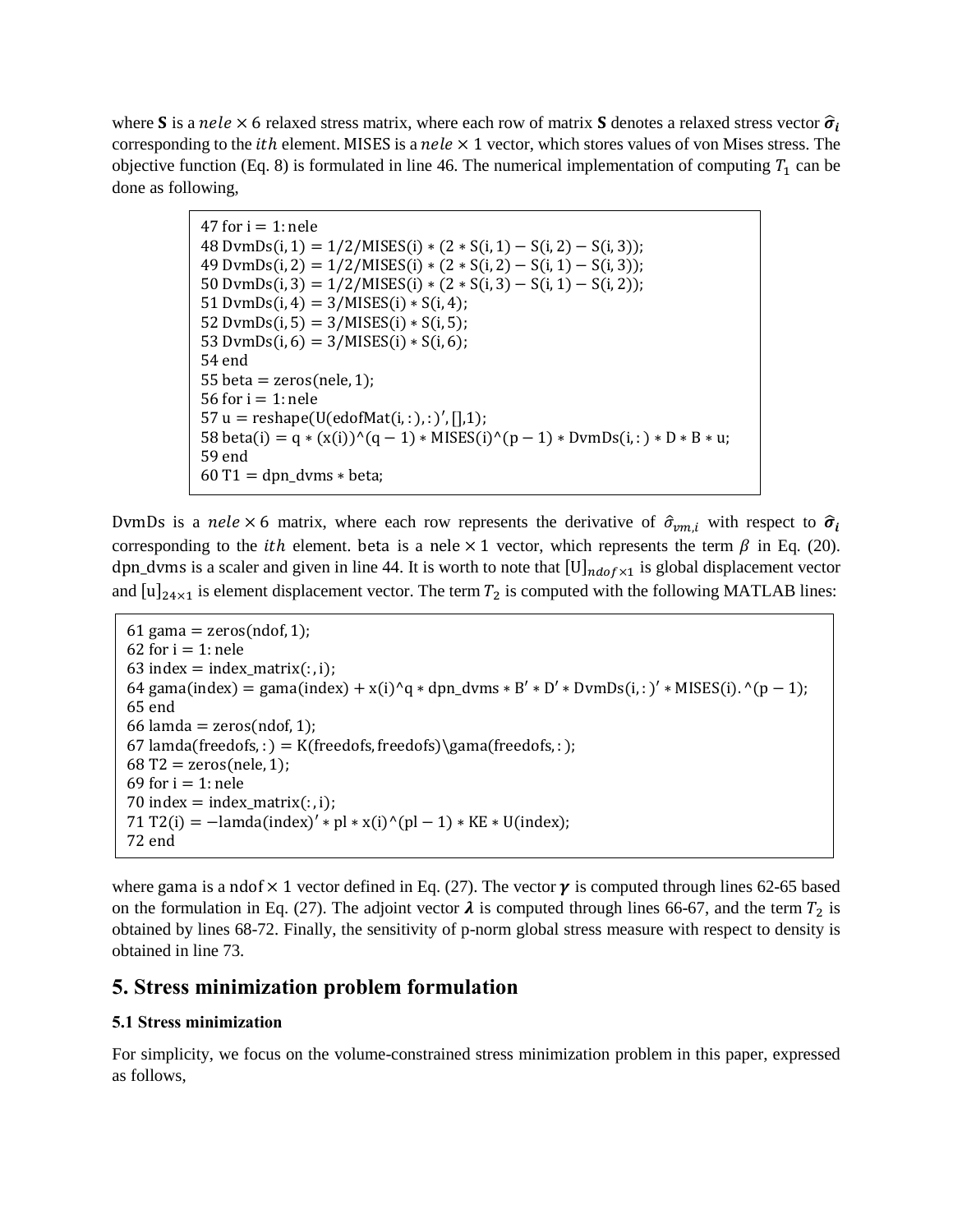$$
\begin{cases}\n\text{minimize } \sigma_{PN} \\
\text{subject to } \int_{\Omega} d\Omega \leq \overline{V}\n\end{cases}
$$
\n(31)

where  $\bar{V}$  is the upper limit for the volume constraint, and  $\Omega$  is the design domain. Note that stress sensitivity analysis and corresponding MATLAB code in this paper can be applied to different stress-related problems, such as stress-constrained compliance minimization.

#### **5.2 Optimization algorithms**

For topology optimization, several advanced optimization algorithms have been proposed in recent years. The Optimality Criteria (OC) [44] is a classical approach for structural optimization problems, followed by recent methods such as Sequential Linear Programming (SLP) and Sequential Quadratic programming (SQP) [68]. Compared to these methods, the Method of moving asymptotes (MMA) proposed by Svanberg [43] is more popular in topology optimization. MMA optimizer approximates the nonlinear optimization problem with the following sub programming problem,

find 
$$
\tilde{x}
$$
  
\n
$$
\text{minimize } -\sum_{i=1}^{n} \left( \frac{x_i^{(k)} - L_i^{(k)}}{\tilde{x}_i - L_i^{(k)}} \right) \frac{\partial \sigma_{PN}}{\partial x_i} (x^{(k)})
$$
\n
$$
\text{subject to } \tilde{x}^T \mathbf{v} - \overline{\mathbf{v}} \le 0
$$
\n
$$
\text{where } 0.1x_i^{(k)} + 0.9L_i^{(k)} \le \tilde{x}_i \le 0.9U_i^{(k)} + 0.1x_i^{(k)} \ (i = 1, 2, \dots n)
$$

where  $L_i^{(k)}$  and  $U_i^{(k)}$  are lower and upper asymptotes and updated in every iteration. The detailed description of updating scheme for  $L_i^{(k)}$  and  $U_i^{(k)}$  can be found in Svanberg [43].  $\mathbf{x}^{(k)}$  is current design point, and **v** denotes the volume of element. The MATLAB program (mmasub) implementing the MMA algorithm may be obtained through contacting Prof. Krister Svanberg from KTH. The implementation of the MMA algorithm for the volume-constrained stress minimization problem is straightforward. A sample MATLAB code for computing objective, constraint and their sensitivities for MMA optimizer are as follow,

> 1 function  $[10\text{val}, \text{df}0\text{dx}, \text{fval}, \text{df}0\text{dx}] = \text{stress}$  minimize(x, Hs, H) 2 nelx = 200; nely =  $60$ ; nelz = 1; volfrac = 0.3; 3 pl = 3;  $q = 0.5$ ;  $p = 10$ ; 4  $x(:) = (H * x(:))$ ./Hs; 5 [pnorm, pnorm\_sen] = Stress\_3D\_Sensitivity(x, nelx, nely, nelz, pl, q, p); 6 dv = ones(nely, nelx, nelz)/(nelx  $*$  nely  $*$  nelz); 7 pnorm\_sen(:) =  $H * (pnorm\_sen(:)$ ./Hs);  $8 \text{ dv}(:) = H * (dv(:)./Hs);$ 9 f0val  $=$  pnorm; 10 df0dx = pnorm\_sen(:); 11 fval =  $[mean(x(:)) - volfrac]$ ; 12 dfdx =  $[dv($ : )'];

Note that Hs and H are filter coefficient vectors; the MATLAB program for computing Hs and H can be found in Liu et al. [68]. volfrac corresponds to the desired volume fraction. f0val is the objective function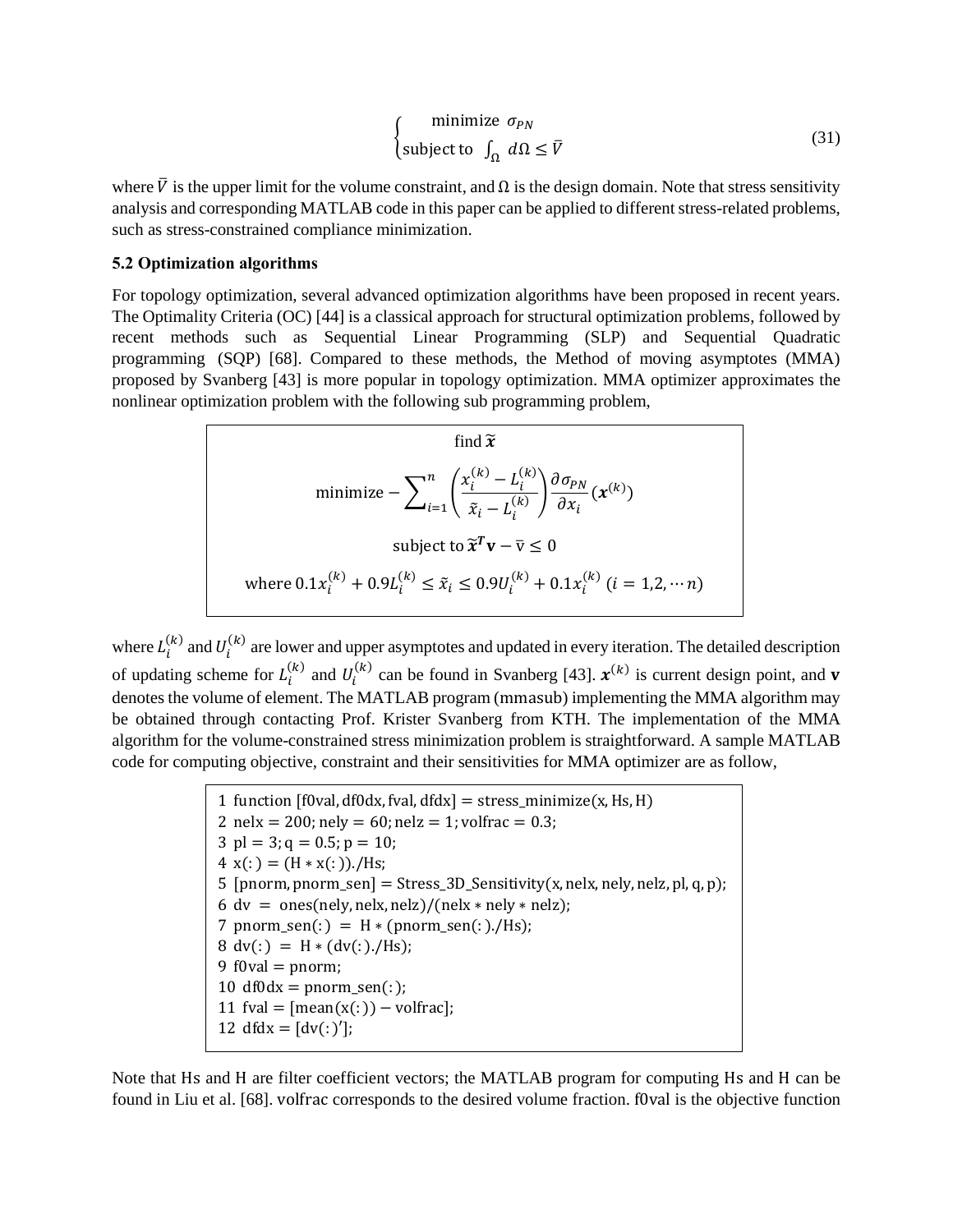(p-norm stress), and vector df0dx is the sensitivity of objective with respect to design variables. Scaler fval is the volume constraint value, and the vector dfdx is the sensitivity of volume constraint with respect to design variables. The filter technique is applied in lines 4, 7 and 8. For density-based topology optimization, filters are critical to avoid numerical instabilities, such as mesh-dependency and checkerboard patterns [69]. Several different filters have been proposed in recent years, and each filter may yield different topology solutions. A review of filter techniques for density-based topology optimization methods can be found in Sigmund [70].

## **6. Numerical example**

#### **6.1 Sensitivity verification**

To verify the correctness of p-norm stress sensitivity, the analytical sensitivity is compared with the sensitivity obtained by the finite difference method. The forward finite difference method for approximating derivatives of a p-norm stress based on a truncated Taylor series expansion can be expressed as,

$$
\left[\frac{D\sigma_{PN}(x)}{Dx_i}\right]_f = \frac{\sigma_{PN}(x + \epsilon e_i) - \sigma_{PN}(x)}{\epsilon} \tag{32}
$$

where  $e_i = [0,0,\dots,1,\dots,0,0]^T$  is a unit vector of component *i* and  $\epsilon$  is the perturbation. In general, a smaller  $\epsilon$  can get a better approximation for analytical sensitivity, while numerical round-off error will erode the accuracy of the approximation if the value of  $\epsilon$  is too small. To quantify the difference between the forward finite difference with the analytical sensitivity, the relative percentage error is introduced as follows,

$$
e_f = \frac{\left| \frac{D \sigma_{PN}(x)}{D x_i} \right|_f - \frac{D \sigma_{PN}(x)}{D x_i}}{\frac{D \sigma_{PN}(x)}{D x_i}} \tag{33}
$$

where the operator |∙| denotes the absolute value. The MATLAB code for sensitivity verification is as follows,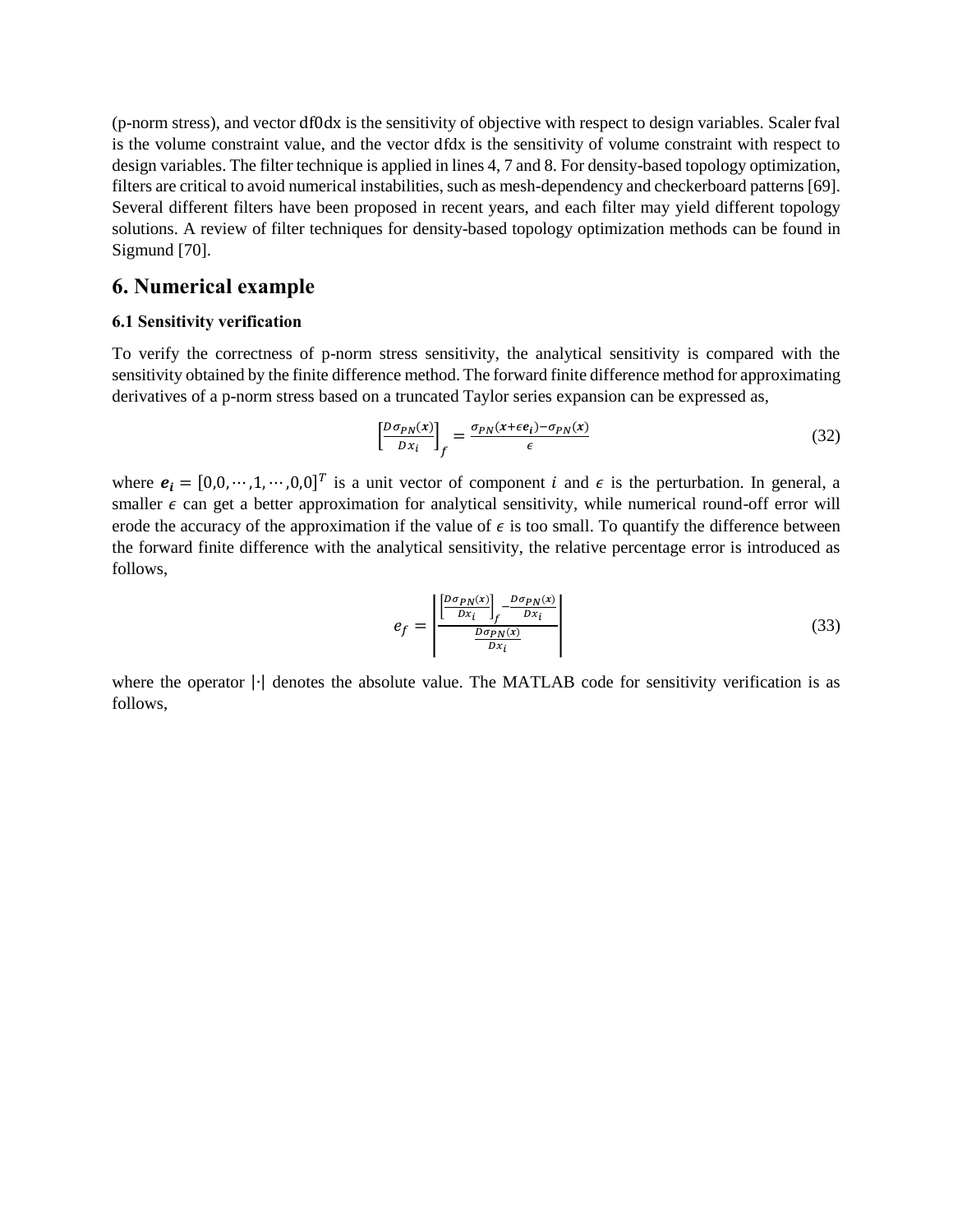1 clear  $2$  clc 3 nelx =  $40$ ; 4 nely  $= 20$ ; 5 nelz  $= 1$ ;  $6 x = 0.3 * ones(nely, nely, nely);$ 7  $x = x(:);$  $8 d = 1e - 4;$ 9  $e = \text{zeros}(\text{nek} * \text{nek}, 1)$ ; 10 fd = zeros(nelx  $*$  nely, 1); 11  $pl = 3$ ; 12  $q = 0.5$ ; 13  $p = 8$ ; 14 for  $i = 1$ : nelx  $*$  nely 15  $x0 = x$ ;  $16 \text{ x0(i)} = x0(i) + d$ ; 17 [pnorm, pnorm\_sen] = Stress\_3D\_Sensitivity(x, nelx, nely, nelz, pl, q, p); 18  $[ponorm_f, pronorm\_sen] = \frac{Stress_3D_Sensitivity(x0, nely, nely, nely, p, q, p)}{B}$ 19  $fd(i) = (pnorm_f - pnorm)/d;$  $20 e(i) = abs((fd(i) - pnorm\_sen(i))/pnorm\_sen(i));$ 21 end

Due to computational cost, the number of elements in each direction are chosen as  $n$ elx = 40, nely = 20, nelz = 1. The perturbation is chosen as  $\varepsilon = 1e - 4$  in line 8, and the relative percentage error is computed in line 20. The relative percentage error is plotted in Fig. 4 for all design variables  $x$ . It is worth noting a smaller error can be achieved through adapting the value of perturbation  $\varepsilon$ . The comparison of sensitivity distribution of analytical and forward finite difference approximation is plotted in Fig. 5, confirming good consistency is achieved. Note that the relative sensitive errors are caused by finite difference step size  $\varepsilon$ . Adapting step size  $\varepsilon$  can obtain a better agreement. We can also verify the sensitivity consistency for any other random density distribution in the range of [0.1,1] by changing the code in line 6 to the following:  $x = 0.9 * \text{rand}(\text{nelly}, \text{nek}, \text{nelz}) + 0.1$ .



Figure 4. The relative percentage errors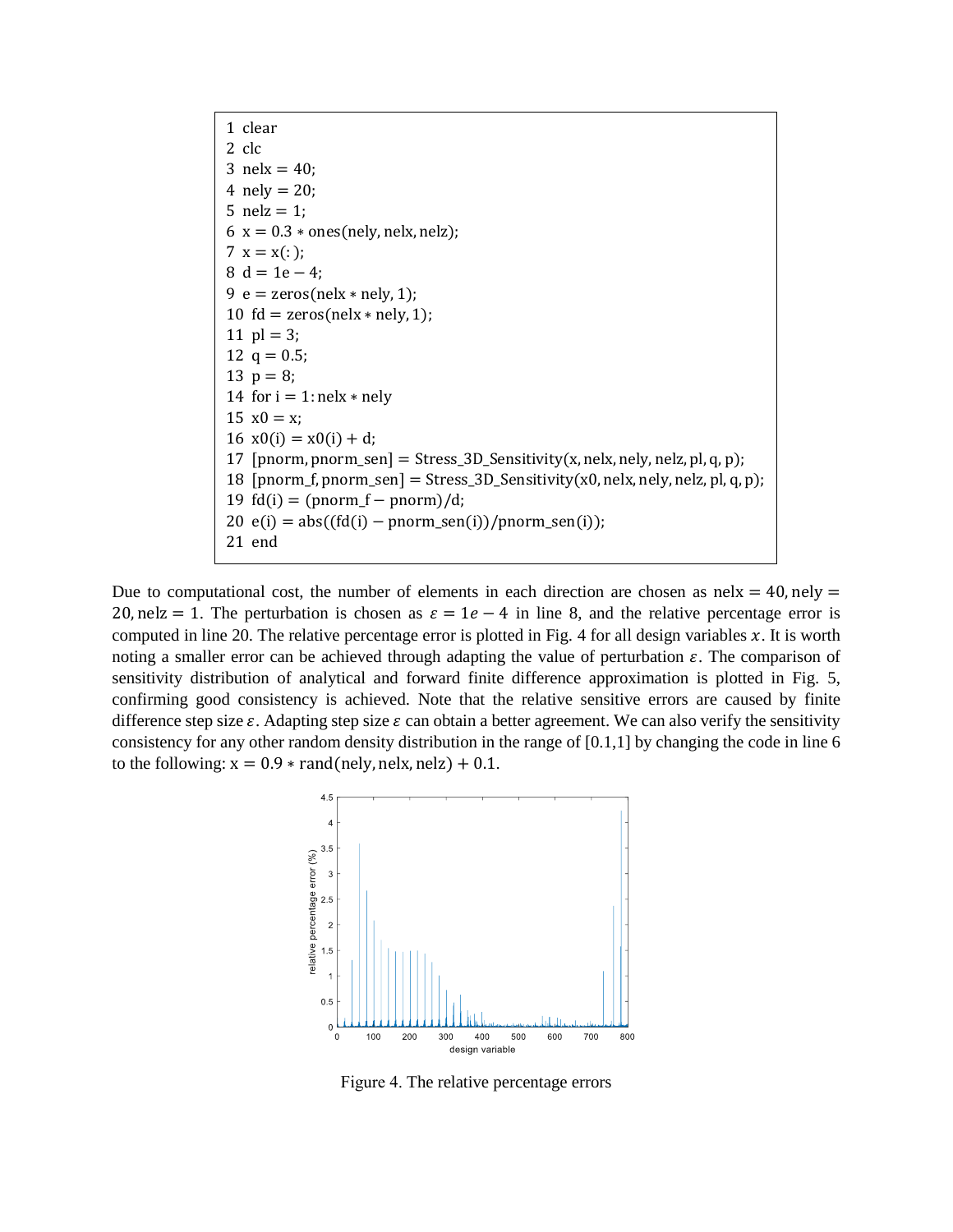(a) Analytical sensitivity (b) Forward finite difference approximation



Figure 5. P-norm sensitivity distribution (a) Analytical sensitivity (b) Forward finite difference approximation

## **6.2 Stress minimization for the cantilever beam**

The first stress minimization example shown here is a 2D cantilever beam, where  $\text{rel}x = 200$ ,  $\text{rel}y =$  $60$ ,  $nelz = 1$  as shown in Fig. 5. The loading is applied on the right-bottom corner, and left side is fully fixed. The volume fraction constraint  $\bar{V}$  is chosen as 0.3. The filter radius is  $r = 2.5$ . The other parameters are selected as:  $p=3$ ;  $q=0.5$ ;  $p=10$ . The moving limit of MMA optimizer is set as 0.1. the MMA solver converges after 100 iterations and optimized result is plotted in Fig. 7(a). The von Mises stress distribution is shown in Fig. 7(b). The convergence history is plotted in Fig. 8. The p-norm stress value decreases from initial 33.17 to 3.31 after optimization.



Figure 6. 2D cantilever beam

(a) Optimized material layout (b) von Mises distribution

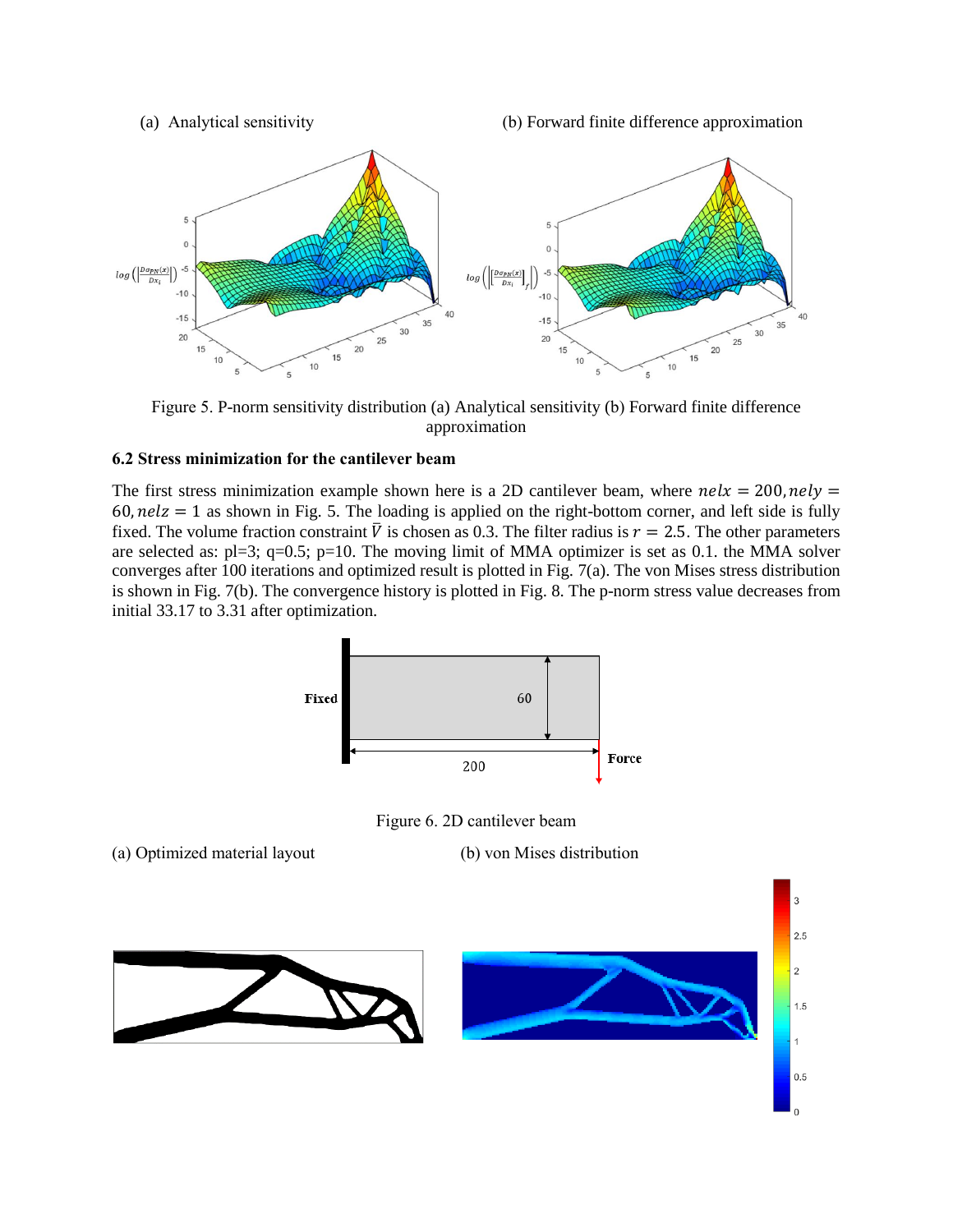



Figure 8. Convergence history

#### **6.3 Stress minimization for L-bracket**

In this section, a well-known 2D L-bracket benchmark is illustrated in Fig. 9 with the characteristic dimensions. The design domain is discretized by  $\text{relx} = 200$ ,  $\text{rely} = 200$ ,  $\text{relz} = 1$ . The passive elements technique is applied as shown in Fig. 9, and the detailed description for passive element implementation can be found in Liu et al [68]. As shown in Fig. 9, the design domain of the L-bracket contains an internal corner which causes a stress singularity. The optimization parameters are chosen as:  $p=3$ ;  $q=0.5$ ;  $p=10$ . The filter radius is set to be 2.5. The volume fraction constraint is 0.3. It is worth noting the loading is evenly distributed on three elements at the right corner. Because the loading is uniformed applied on elements, there is no singularity phenomenon nearby loading points. The MATLAB code for boundary and loading can be found and explained in Section 6.4. The optimized result is demonstrated in Fig. 10(a), and von Mises distribution is plotted in Fig. 10(b). The p-norm stress decreases from the initial 56.23 to 5.51 after 120 iterations.



Figure 9. 2D L-bracket example

(a) Optimized material layout (b) von Mises distribution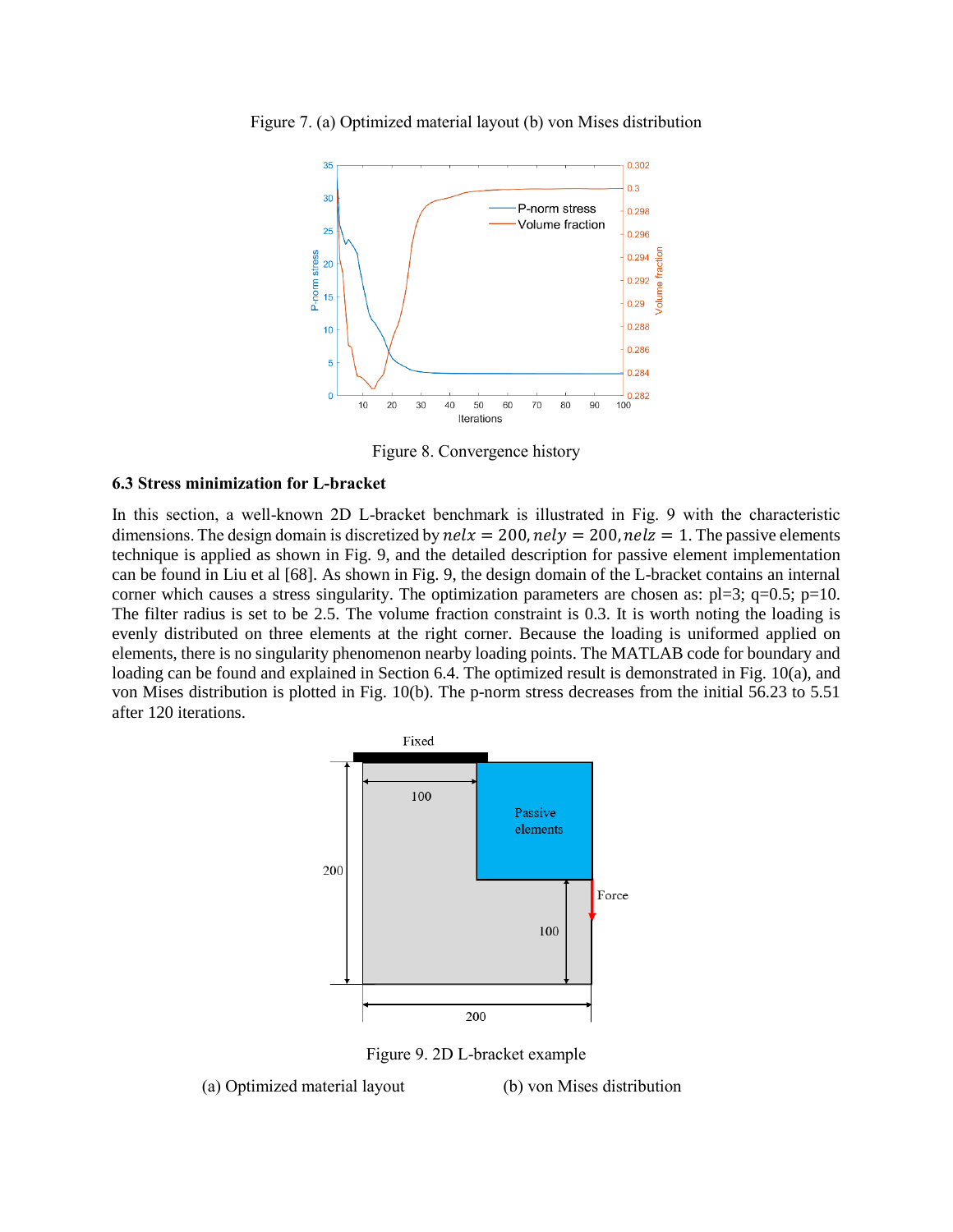

Figure 10. (a) Optimized material layout (b) von Mises distribution

## **6.4 Stress minimization for 3D L-bracket**

In this section, we extended the previous 2D L-bracket example to 3D design. The loading and boundary condition are shown in Fig. 11. The design domain is described by nelx =  $100$ , nely =  $100$ , nelz =  $30$ . The passive element technique is applied as following MATLAB code,

> $x_t$  = reshape(x, nely, nelx, nelz);  $x_{-}t(1:\text{nelx}/2,\text{nely}/2:\text{end},:)=1e-4;$  $x = x_t(:);$

where x is elemental density vector. The design parameters for 3D L-bracket case is chosen as: pl=3; q=0.5; p=10. The filter radius is 2.5.



Figure 11. 3D L-bracket example

As shown in Fig. 11, the upper side of L-bracket is fully fixed. The corresponding MATLAB code for such boundary condition is as follows,

```
fixed_node = 1: (nely + 1): ((nely + 1) * (nek + 1)) - nely;
for j = 1: (nelz + 1)
fixed_node = [fixed\_node, 1: (nelly + 1): ((nelly + 1) * (nelx + 1)) - nely + j * (nely + 1) * (nelx + 1)];end
fixeddof = [3 * fixed-node - 2,3 * fixed-node - 1,3 * fixed-node]′;
```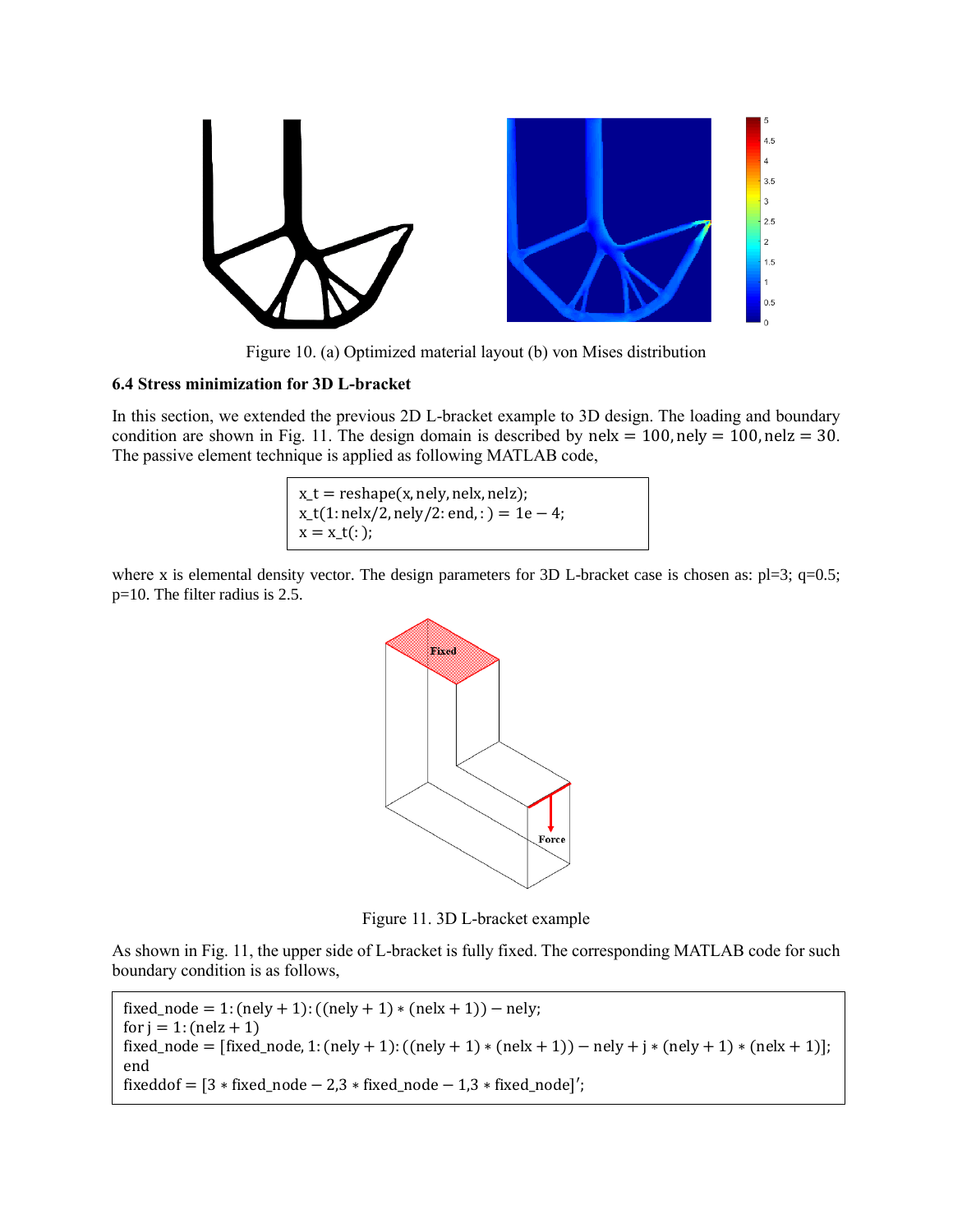The vertical loading is applied at the right-upper side, which is uniformly distributed on  $3 \times$  nelz elements. The corresponding MATLAB code is shown as following,

| $[i, i], k] = meshgrid(nelx, 0, 0: nelz);$                                    |
|-------------------------------------------------------------------------------|
| loadnid = $kl * (nely + 1) * (nely + 1) + il * (nely + 1) + (nely + 1 - il);$ |
| $loadof1 = (3 * loadmid(:) - 1) - nels/2 * 3;$                                |
| loaddof2 = $(3 * \text{loading}() - 1) - \text{nek}/2 * 3 + 3;$               |
| loaddof3 = $(3 * \text{loading}() - 1) - \text{nek}/2 * 3 + 6;$               |
| $loaddof = union(union (loaddof1, loaddof2), loaddof3);$                      |

For the 3D L-bracket design problem, the direct solver will take a long time to resolve the large-scale linear systems. The preconditioned conjugate solver built in MATLAB as the function pcg replaces the direct solver. The MATLAB implementation procedure is similar to Ref [68] as follows,

> $t$ olit = 1e – 8;  $maxit = 5000$ ;  $M = diag(diag(K(freedofs, freedofs))$ ;  $U = \text{pcg}(K(\text{freedofs}, \text{freedofs}), F(\text{freedofs}), \text{tolit}, \text{maxit}, M);$

where matrix M works as a preconditioner. For computing adjoint vector  $\lambda$ , we replace the line 67 in MATLAB function Stress 3D Sensitivity with following code,

> $\text{tolit} = 1\text{e} - 8;$  $maxit = 5000;$  $M = diag(diag(K(freedofs, freedofs))$ ;  $landa(freedofs,:) = pcg(K(freedofs, freedofs), gama(freedofs), to lit, maxit, M);$

The optimized material layout for 3D L-bracket example is demonstrated in Fig. 12. Note that the initial sharp corner is replaced by a round shape to avoid a local stress concentration. The p-norm stress decreases significantly from the initial 46.12 to 4.72 after 60 iterations. The von Mises distribution for the optimized result is plotted in Fig. 13. The MATLAB command for plotting von Mises stress is as follows,

plot\_von\_Mises(density, von\_Mises)

where the density and von Mises are both input matrices with dimensions nely  $\times$  nelx  $\times$  nelz. The MATLAB code of the function plot\_von\_Mises can be found in Appendix B. It is worth mentioning the 2D L-bracket example is a special case of the 3D example (nelz  $= 1$ ).

(a) front view (b) rear view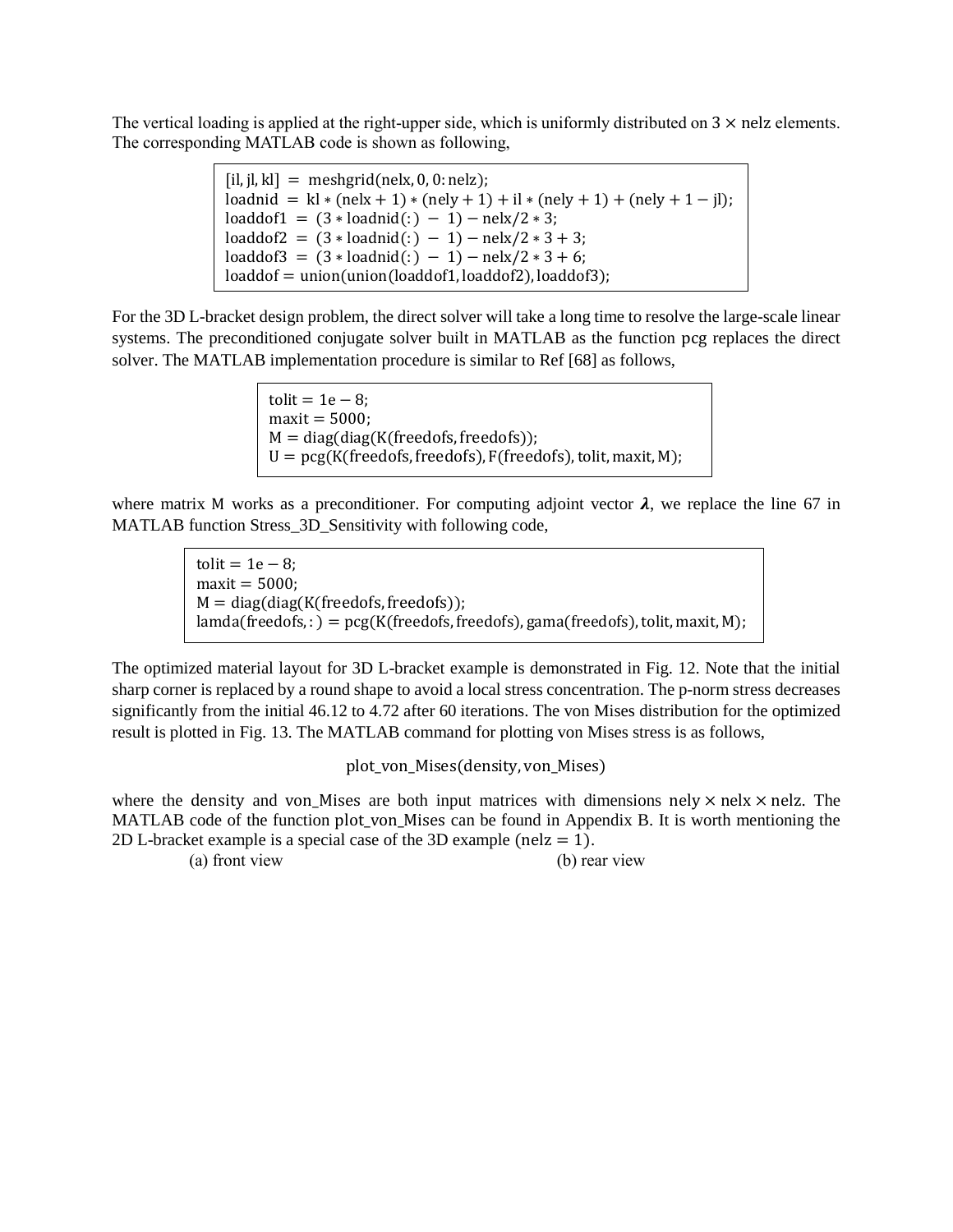

Figure 12. Optimized material layout (a) front view (b) rear view



Figure 13. Von Mises stress distribution

# **7. Conclusion**

In recent years, stress has become the most important consideration for topology optimization. However, stress-based optimization is challenging due to local nature of computing the stress and highly nonlinear behavior. Local stress is highly dependent on the design, and extreme changes of local stress may occur due to density changes in neighboring regions, meaning stress gradients are highly sensitive to local density changes. Therefore, an accurate, analytical sensitivity is critical for stress related topology optimization problems. In this paper, we derive the sensitivity of the p-norm global stress measure based on a relaxed stress formulation [2], and a corresponding MATLAB code is explained in detail. The finite element formulation in this paper is based on eight-node hexahedral elements, where the design domain is discretized by uniform hexahedral elements. The MMA optimizer is applied for volume-constrained stress minimization problems, where different loading and boundary conditions are explained by MATLAB code. The 146-line code for stress sensitivity analysis is provided for educational purposes, and the users can modify the code based on their requirements. The sensitivity analysis code is written in a compact and vectorized way to enhance the computational efficiency. The complete code is given in the Appendix for users' reference and the source code can be directly download in supplementary material.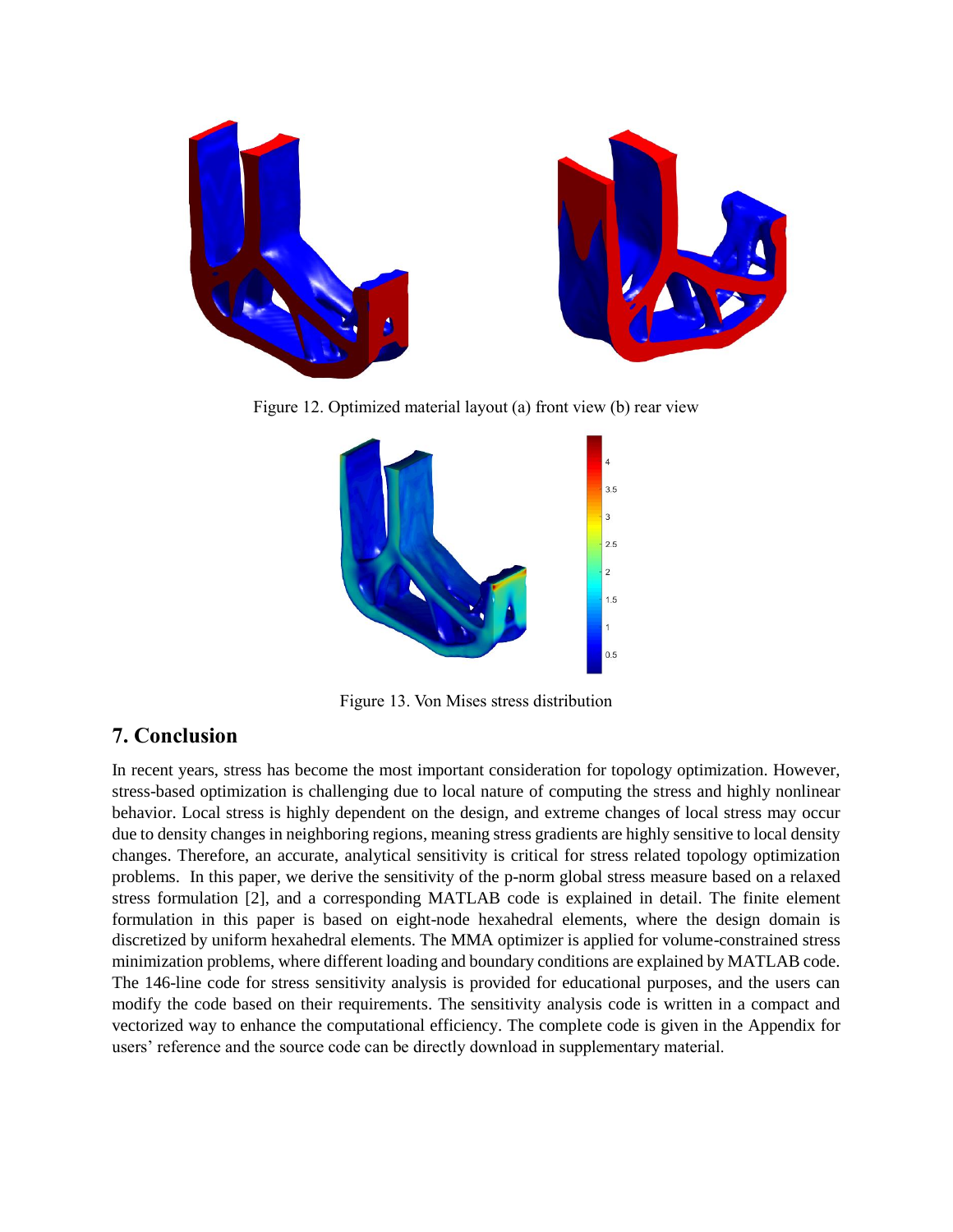# **Reference**

- [1] M. P. Bendsoe and N. Kikuchi, "Generating optimal topologies in structural design using a homogenization method," 1988.
- [2] C. Le, J. Norato, T. Bruns, C. Ha, and D. Tortorelli, "Stress-based topology optimization for continua," *Structural and Multidisciplinary Optimization,* vol. 41, no. 4, pp. 605-620, 2010.
- [3] P. Duysinx and M. P. Bendsøe, "Topology optimization of continuum structures with local stress constraints," *International journal for numerical methods in engineering,* vol. 43, no. 8, pp. 1453- 1478, 1998.
- [4] X. Guo, W. S. Zhang, M. Y. Wang, and P. Wei, "Stress-related topology optimization via level set approach," *Computer Methods in Applied Mechanics and Engineering,* vol. 200, no. 47-48, pp. 3439-3452, 2011.
- [5] J. Paris, F. Navarrina, I. Colominas, and M. Casteleiro, "Stress constraints sensitivity analysis in structural topology optimization," *Computer Methods in Applied Mechanics and Engineering,* vol. 199, no. 33-36, pp. 2110-2122, 2010.
- [6] G. Cheng and X. Guo, "ε-relaxed approach in structural topology optimization," *Structural optimization,* vol. 13, no. 4, pp. 258-266, 1997.
- [7] U. Kirsch, "On singular topologies in optimum structural design," *Structural optimization,* vol. 2, no. 3, pp. 133-142, 1990.
- [8] Y. Luo, M. Y. Wang, and Z. Kang, "An enhanced aggregation method for topology optimization with local stress constraints," *Computer Methods in Applied Mechanics and Engineering,* vol. 254, pp. 31-41, 2013.
- [9] Q. Xia, T. Shi, S. Liu, and M. Y. Wang, "A level set solution to the stress-based structural shape and topology optimization," *Computers & Structures,* vol. 90, pp. 55-64, 2012.
- [10] W. S. Zhang, X. Guo, M. Y. Wang, and P. Wei, "Optimal topology design of continuum structures with stress concentration alleviation via level set method," *International journal for numerical methods in engineering,* vol. 93, no. 9, pp. 942-959, 2013.
- [11] Z. Fan, L. Xia, W. Lai, Q. Xia, and T. Shi, "Evolutionary topology optimization of continuum structures with stress constraints," *Structural and Multidisciplinary Optimization,* vol. 59, no. 2, pp. 647-658, 2019.
- [12] L. Xia, L. Zhang, Q. Xia, and T. Shi, "Stress-based topology optimization using bi-directional evolutionary structural optimization method," *Computer Methods in Applied Mechanics and Engineering,* vol. 333, pp. 356-370, 2018.
- [13] H. Deng, S. Hinnebusch, and A. C. To, "Topology optimization design of stretchable metamaterials with Bézier skeleton explicit density (BSED) representation algorithm," *Computer Methods in Applied Mechanics and Engineering,* vol. 366, p. 113093, 2020.
- [14] H. Deng, L. Cheng, and A. C. To, "Distortion energy-based topology optimization design of hyperelastic materials," *Structural and Multidisciplinary Optimization,* vol. 59, no. 6, pp. 1895- 1913, 2019.
- [15] H. Deng and A. C. To, "Topology optimization based on deep representation learning (DRL) for compliance and stress-constrained design," *Computational Mechanics,* vol. 66, pp. 449-469, 2020.
- [16] H. Deng, L. Cheng, X. Liang, D. Hayduke, and A. C. To, "Topology optimization for energy dissipation design of lattice structures through snap-through behavior," *Computer Methods in Applied Mechanics and Engineering,* vol. 358, p. 112641, 2020.
- [17] M. Bruggi and P. Duysinx, "Topology optimization for minimum weight with compliance and stress constraints," *Structural and Multidisciplinary Optimization,* vol. 46, no. 3, pp. 369-384, 2012.
- [18] E. Holmberg, B. Torstenfelt, and A. Klarbring, "Stress constrained topology optimization," *Structural and Multidisciplinary Optimization,* vol. 48, no. 1, pp. 33-47, 2013.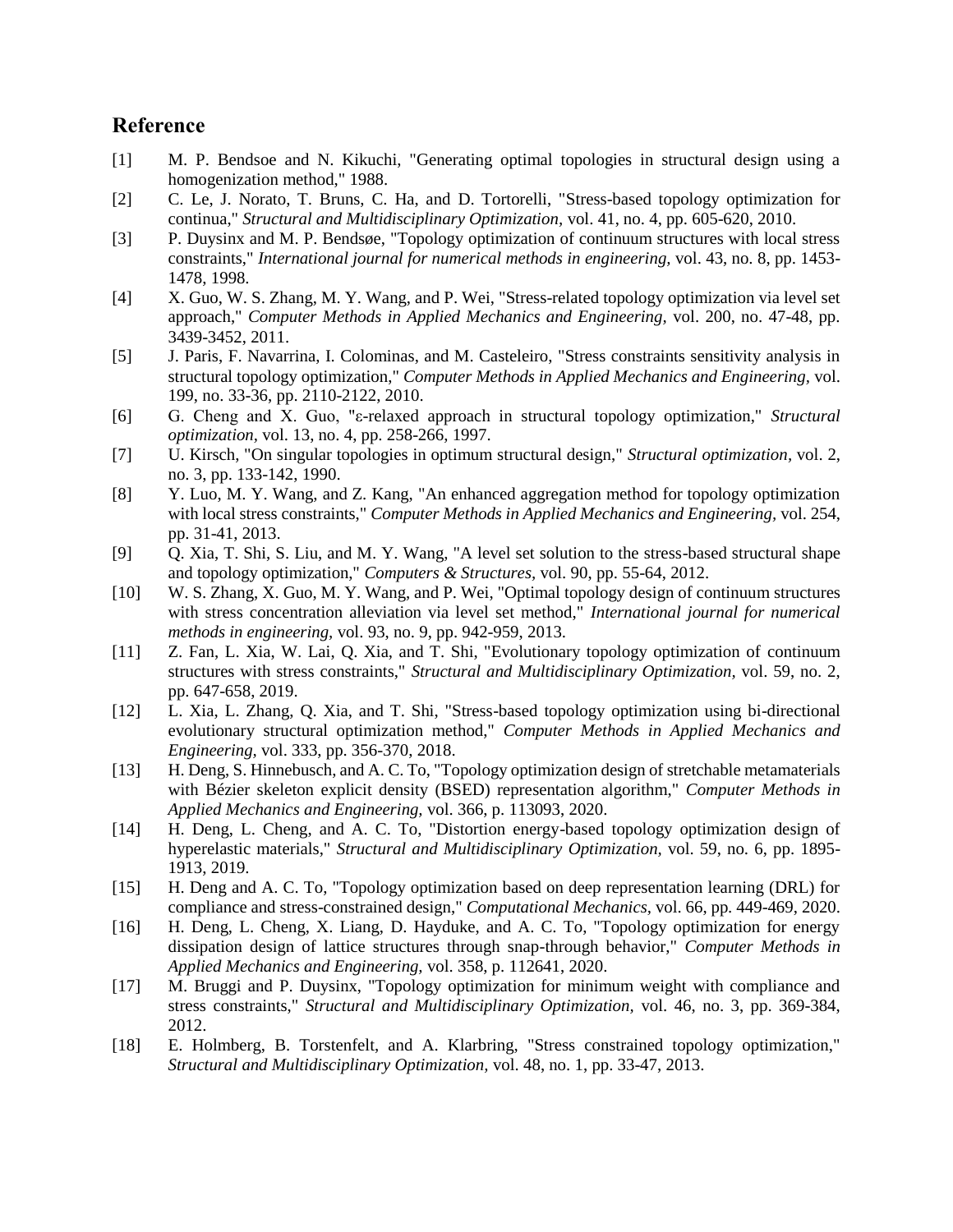- [19] M. Y. Wang and L. Li, "Shape equilibrium constraint: a strategy for stress-constrained structural topology optimization," *Structural and Multidisciplinary Optimization,* vol. 47, no. 3, pp. 335-352, 2013.
- [20] G. Allaire and F. Jouve, "Minimum stress optimal design with the level set method," *Engineering analysis with boundary elements,* vol. 32, no. 11, pp. 909-918, 2008.
- [21] K. Suresh and M. Takalloozadeh, "Stress-constrained topology optimization: a topological levelset approach," *Structural and Multidisciplinary Optimization,* vol. 48, no. 2, pp. 295-309, 2013.
- [22] K. A. James, E. Lee, and J. R. Martins, "Stress-based topology optimization using an isoparametric level set method," *Finite Elements in Analysis and Design,* vol. 58, pp. 20-30, 2012.
- [23] L. Van Miegroet and P. Duysinx, "Stress concentration minimization of 2D filets using X-FEM and level set description," *Structural and Multidisciplinary Optimization,* vol. 33, no. 4-5, pp. 425- 438, 2007.
- [24] Q. Xia, M. Y. Wang, and T. Shi, "A level set method for shape and topology optimization of both structure and support of continuum structures," *Computer Methods in Applied Mechanics and Engineering,* vol. 272, pp. 340-353, 2014.
- [25] G. Allaire, C. Dapogny, and P. Frey, "Shape optimization with a level set based mesh evolution method," *Computer Methods in Applied Mechanics and Engineering,* vol. 282, pp. 22-53, 2014.
- [26] R. Picelli, S. Townsend, C. Brampton, J. Norato, and H. A. Kim, "Stress-based shape and topology optimization with the level set method," *Computer methods in applied mechanics and engineering,*  vol. 329, pp. 1-23, 2018.
- [27] H. Emmendoerfer Jr and E. A. Fancello, "Topology optimization with local stress constraint based on level set evolution via reaction–diffusion," *Computer Methods in Applied Mechanics and Engineering,* vol. 305, pp. 62-88, 2016.
- [28] R. Picelli, S. Townsend, and H. A. Kim, "Stress and strain control via level set topology optimization," *Structural and Multidisciplinary Optimization,* vol. 58, no. 5, pp. 2037-2051, 2018.
- [29] S. Kambampati, J. S. Gray, and H. A. Kim, "Level set topology optimization of structures under stress and temperature constraints," *Computers & Structures,* vol. 235, p. 106265, 2020.
- [30] Y. Song, Q. Ma, Y. He, M. Zhou, and M. Y. Wang, "Stress-based shape and topology optimization with cellular level set in B-splines," *Structural and Multidisciplinary Optimization,* vol. 62, no. 5, pp. 2391-2407, 2020.
- [31] D. Yang, H. Liu, W. Zhang, and S. Li, "Stress-constrained topology optimization based on maximum stress measures," *Computers & Structures,* vol. 198, pp. 23-39, 2018.
- [32] S. Zhang, A. L. Gain, and J. A. Norato, "Stress-based topology optimization with discrete geometric components," *Computer Methods in Applied Mechanics and Engineering,* vol. 325, pp. 1-21, 2017.
- [33] S. Zhang, J. A. Norato, A. L. Gain, and N. Lyu, "A geometry projection method for the topology optimization of plate structures," *Structural and Multidisciplinary Optimization,* vol. 54, no. 5, pp. 1173-1190, 2016.
- [34] W. Zhang, D. Li, J. Zhou, Z. Du, B. Li, and X. Guo, "A moving morphable void (MMV)-based explicit approach for topology optimization considering stress constraints," *Computer Methods in Applied Mechanics and Engineering,* vol. 334, pp. 381-413, 2018.
- [35] S. Cai and W. Zhang, "Stress constrained topology optimization with free-form design domains," *Computer Methods in Applied Mechanics and Engineering,* vol. 289, pp. 267-290, 2015.
- [36] P. Duysinx and O. Sigmund, "New developments in handling stress constraints in optimal material distribution," in *7th AIAA/USAF/NASA/ISSMO symposium on multidisciplinary analysis and optimization*, 1998, p. 4906.
- [37] J. París, F. Navarrina, I. Colominas, and M. Casteleiro, "Topology optimization of continuum structures with local and global stress constraints," *Structural and Multidisciplinary Optimization,*  vol. 39, no. 4, pp. 419-437, 2009.
- [38] F. V. Senhora, O. Giraldo-Londono, I. F. Menezes, and G. H. Paulino, "Topology optimization with local stress constraints: a stress aggregation-free approach," *Structural and Multidisciplinary Optimization,* vol. 62, no. 4, pp. 1639-1668, 2020.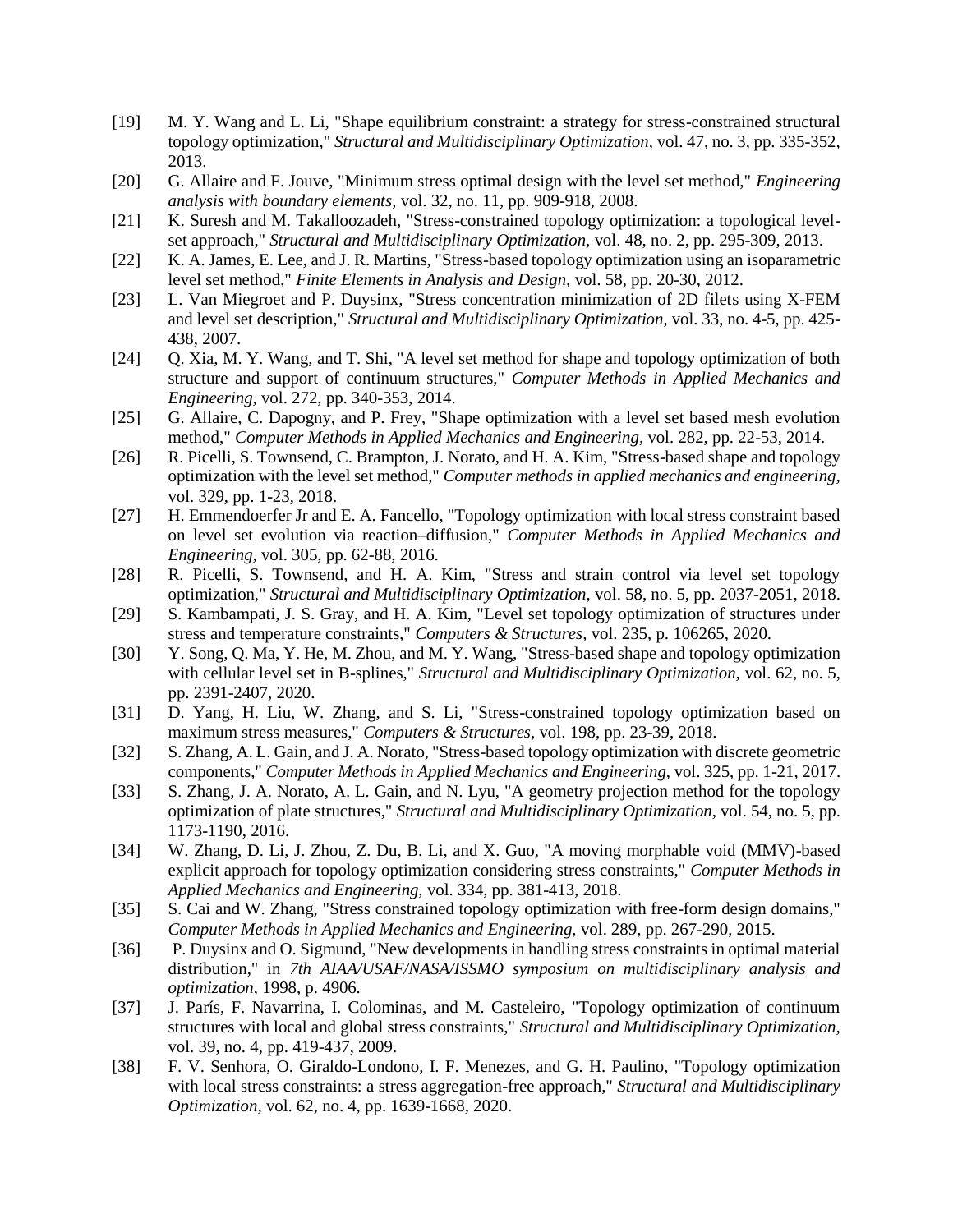- [39] B. Zhu *et al.*, "Design of compliant mechanisms using continuum topology optimization: A review," *Mechanism and Machine Theory,* vol. 143, p. 103622, 2020.
- [40] M. P. Bendsøe and O. Sigmund, "Material interpolation schemes in topology optimization," *Archive of applied mechanics,* vol. 69, no. 9-10, pp. 635-654, 1999.
- [41] M. Y. Wang, X. Wang, and D. Guo, "A level set method for structural topology optimization," *Computer methods in applied mechanics and engineering,* vol. 192, no. 1-2, pp. 227-246, 2003.
- [42] X. Huang and Y.-M. Xie, "A further review of ESO type methods for topology optimization," *Structural and Multidisciplinary Optimization,* vol. 41, no. 5, pp. 671-683, 2010.
- [43] K. Svanberg, "The method of moving asymptotes—a new method for structural optimization," *International journal for numerical methods in engineering,* vol. 24, no. 2, pp. 359-373, 1987.
- [44] O. Sigmund, "A 99 line topology optimization code written in Matlab," *Structural and multidisciplinary optimization,* vol. 21, no. 2, pp. 120-127, 2001.
- [45] Z. Liu, J. G. Korvink, and R. Huang, "Structure topology optimization: fully coupled level set method via FEMLAB," *Structural and Multidisciplinary Optimization,* vol. 29, no. 6, pp. 407-417, 2005.
- [46] V. J. Challis, "A discrete level-set topology optimization code written in Matlab," *Structural and multidisciplinary optimization,* vol. 41, no. 3, pp. 453-464, 2010.
- [47] K. Suresh, "A 199-line Matlab code for Pareto-optimal tracing in topology optimization," *Structural and Multidisciplinary Optimization,* vol. 42, no. 5, pp. 665-679, 2010.
- [48] E. Andreassen, A. Clausen, M. Schevenels, B. S. Lazarov, and O. Sigmund, "Efficient topology optimization in MATLAB using 88 lines of code," *Structural and Multidisciplinary Optimization,*  vol. 43, no. 1, pp. 1-16, 2011.
- [49] C. Talischi, G. H. Paulino, A. Pereira, and I. F. Menezes, "PolyTop: a Matlab implementation of a general topology optimization framework using unstructured polygonal finite element meshes," *Structural and Multidisciplinary Optimization,* vol. 45, no. 3, pp. 329-357, 2012.
- [50] T. Zegard and G. H. Paulino, "GRAND—Ground structure based topology optimization for arbitrary 2D domains using MATLAB," *Structural and Multidisciplinary Optimization,* vol. 50, no. 5, pp. 861-882, 2014.
- [51] N. Aage, E. Andreassen, and B. S. Lazarov, "Topology optimization using PETSc: An easy-to-use, fully parallel, open source topology optimization framework," *Structural and Multidisciplinary Optimization,* vol. 51, no. 3, pp. 565-572, 2015.
- [52] M. Otomori, T. Yamada, K. Izui, and S. Nishiwaki, "Matlab code for a level set-based topology optimization method using a reaction diffusion equation," *Structural and Multidisciplinary Optimization,* vol. 51, no. 5, pp. 1159-1172, 2015.
- [53] L. Xia and P. Breitkopf, "Design of materials using topology optimization and energy-based homogenization approach in Matlab," *Structural and multidisciplinary optimization,* vol. 52, no. 6, pp. 1229-1241, 2015.
- [54] A. Pereira, C. Talischi, G. H. Paulino, I. F. Menezes, and M. S. Carvalho, "Fluid flow topology optimization in PolyTop: stability and computational implementation," *Structural and Multidisciplinary Optimization,* vol. 54, no. 5, pp. 1345-1364, 2016.
- [55] P. Wei, Z. Li, X. Li, and M. Y. Wang, "An 88-line MATLAB code for the parameterized level set method based topology optimization using radial basis functions," *Structural and Multidisciplinary Optimization,* vol. 58, no. 2, pp. 831-849, 2018.
- [56] R. A. Loyola, O. M. Querin, A. G. Jiménez, and C. A. Gordoa, "A sequential element rejection and admission (SERA) topology optimization code written in Matlab," *Structural and Multidisciplinary Optimization,* vol. 58, no. 3, pp. 1297-1310, 2018.
- [57] A. Laurain, "A level set-based structural optimization code using FEniCS," *Structural and Multidisciplinary Optimization,* vol. 58, no. 3, pp. 1311-1334, 2018.
- [58] E. D. Sanders, A. Pereira, M. A. Aguiló, and G. H. Paulino, "PolyMat: an efficient Matlab code for multi-material topology optimization," *Structural and Multidisciplinary Optimization,* vol. 58, no. 6, pp. 2727-2759, 2018.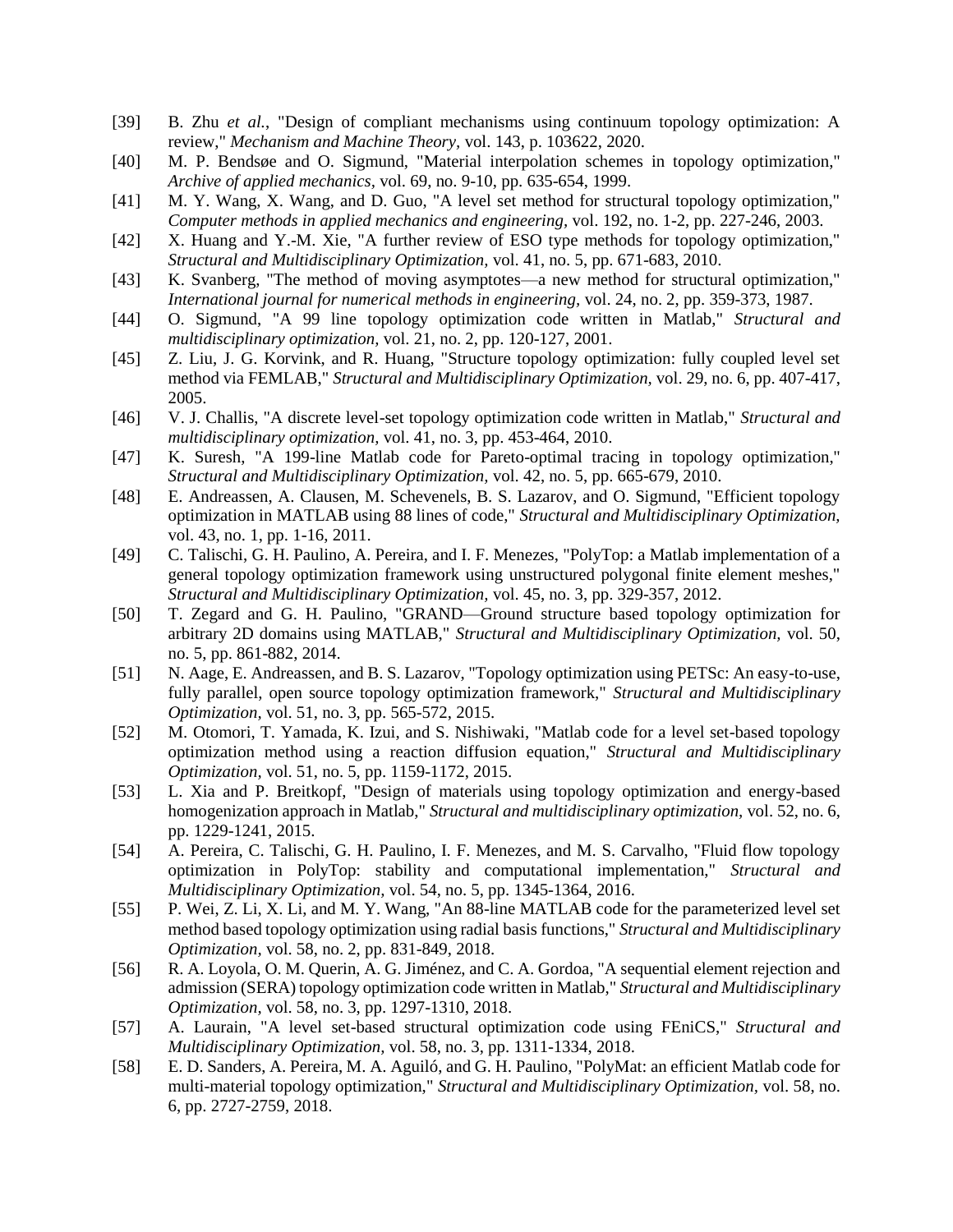- [59] C. Dapogny, P. Frey, F. Omnès, and Y. Privat, "Geometrical shape optimization in fluid mechanics using FreeFem++," *Structural and Multidisciplinary Optimization,* vol. 58, no. 6, pp. 2761-2788, 2018.
- [60] Q. Chen, X. Zhang, and B. Zhu, "A 213-line topology optimization code for geometrically nonlinear structures," *Structural and Multidisciplinary Optimization,* vol. 59, no. 5, pp. 1863-1879, 2019.
- [61] J. Gao, Z. Luo, L. Xia, and L. Gao, "Concurrent topology optimization of multiscale composite structures in Matlab," *Structural and Multidisciplinary Optimization,* vol. 60, no. 6, pp. 2621-2651, 2019.
- [62] Y. Liang and G. Cheng, "Further elaborations on topology optimization via sequential integer programming and Canonical relaxation algorithm and 128-line MATLAB code," *Structural and Multidisciplinary Optimization,* vol. 61, no. 1, pp. 411-431, 2020.
- [63] H. Smith and J. A. Norato, "A MATLAB code for topology optimization using the geometry projection method," *Structural and Multidisciplinary Optimization,* pp. 1-16, 2020.
- [64] R. Picelli, R. Sivapuram, and Y. M. Xie, "A 101-line MATLAB code for topology optimization using binary variables and integer programming," *Structural and Multidisciplinary Optimization,*  pp. 1-20, 2020.
- [65] H. Lin, A. Xu, A. Misra, and R. Zhao, "An ANSYS APDL code for topology optimization of structures with multi-constraints using the BESO method with dynamic evolution rate (DER-BESO)," *Structural and Multidisciplinary Optimization,* pp. 1-26, 2020.
- [66] F. Ferrari and O. Sigmund, "A new generation 99 line Matlab code for compliance Topology Optimization and its extension to 3D," *arXiv preprint arXiv:2005.05436,* 2020.
- [67] M. Kočvara and M. Stingl, "Solving stress constrained problems in topology and material optimization," *Structural and Multidisciplinary Optimization,* vol. 46, no. 1, pp. 1-15, 2012.
- [68] K. Liu and A. Tovar, "An efficient 3D topology optimization code written in Matlab," *Structural and Multidisciplinary Optimization,* vol. 50, no. 6, pp. 1175-1196, 2014.
- [69] M. P. Bendsoe and O. Sigmund, *Topology optimization: theory, methods, and applications*. Springer Science & Business Media, 2013.
- [70] O. Sigmund, "Morphology-based black and white filters for topology optimization," *Structural and Multidisciplinary Optimization,* vol. 33, no. 4-5, pp. 401-424, 2007.

# **Appendix A: MATLAB Program** \_\_

- 1 % A 146-LINE SENSITIVITY ANALYSIS OF STRESS-BASED TOPOLOGY OPTIMIZATION CODE
- 2 function [pnorm,pnorm\_sen]=Stress\_3D\_Sensitivity(x,nelx,nely,nelz,pl,q,p)
- 3 [KE,B,D]=brick\_stiffnessMatrix();
- 4 % MATERIAL PROPERTIES
- 5 E0 = 1;  $\%$  Young's modulus of solid material
- 6 Emin = 1e-9;  $\%$  Young's modulus of void-like material
- 7 % USER-DEFINED LOAD DOFs
- 8  $[i, j], k] =$  meshgrid(nelx, 0, 0:nelz); % Coordinates
- 9 loadnid =  $kl*(nelx+1)*(nely+1)+il*(nely+1)+(nely+1-i)$ ; % Load Node IDs

10  $load\text{dof} = 3 * load\text{d}(:) - 1;$  % Load DOFs

- 11 % USER-DEFINED SUPPORT FIXED DOFs
- 12  $[i, j, k] = \text{meshgrid}(0, 0 \text{ in } k]$ ; % Coordinates
- 13 fixednid =  $kf*(nelx+1)*(nely+1)+iif*(nely+1)+(nely+1-jf); % Fixed Node IDs$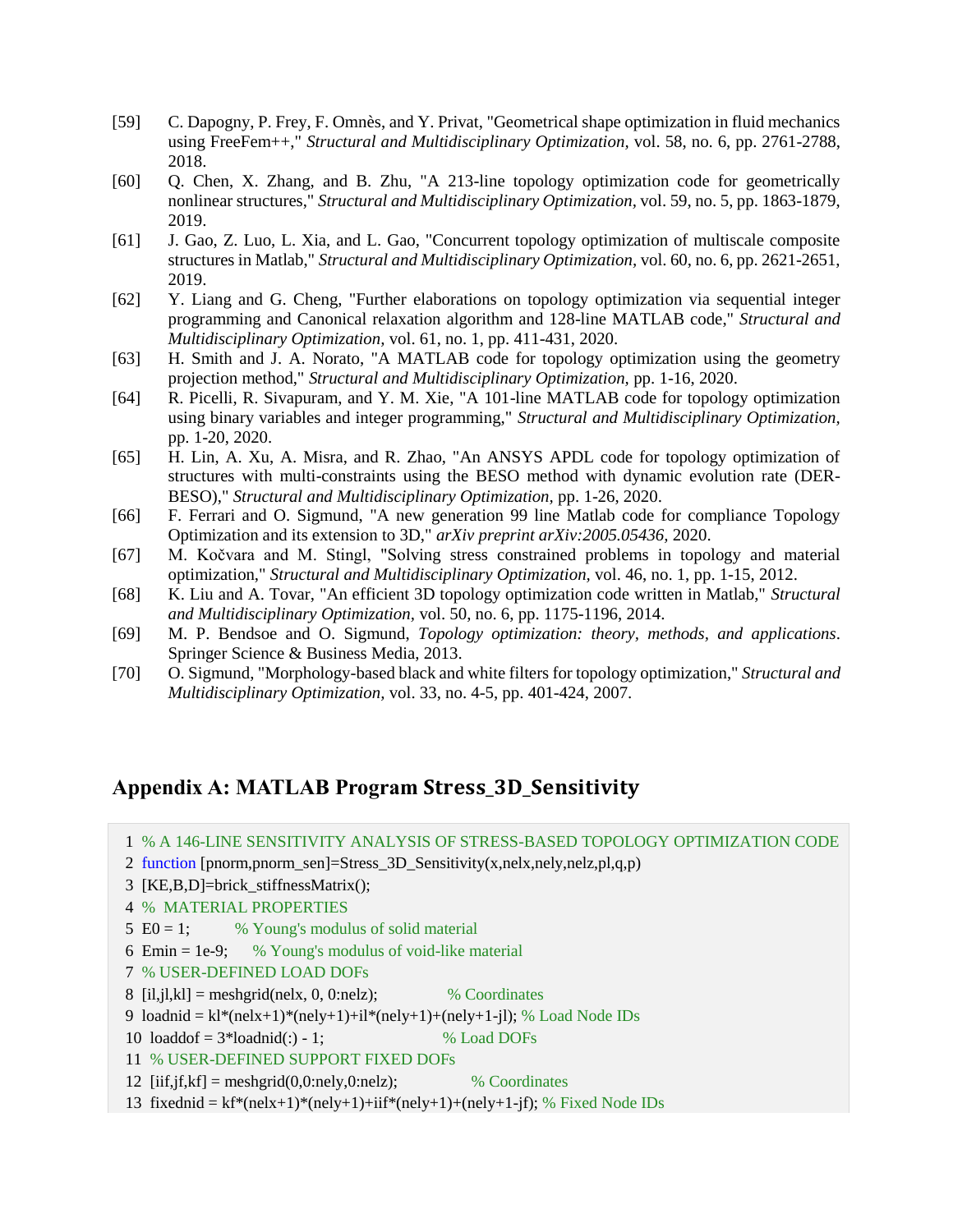```
14 fixeddof = [3*fixedmid(:); 3*fixedmid(:)-1; 3*fixedmid(:)-2]; % Fixed DOFs
15 nele = \text{nelx*}nely*nelz;
16 ndof = 3*(\text{nelx}+1)*(n\text{ely}+1)*(n\text{elz}+1);17 F = sparse(loaddof, 1, -1, ndof, 1); % External force
18 U = zeros(ndof,1);
19 freedofs = setdiff(1:ndof,fixeddof);
20 nodegrd = reshape(1:(\text{nelly}+1)*(n\text{el}x+1),\text{nel}y+1,\text{nel}x+1);21 nodeids = reshape(nodegrd(1:end-1,1:end-1),nely*nelx,1);
22 nodeidz = 0:(\text{nelly}+1)*(n\text{el}x+1):(\text{nel}z-1)*(n\text{el}y+1)*(n\text{el}x+1);23 nodeids = repmat(nodeids,size(nodeidz))+repmat(nodeidz,size(nodeids));
24 edofVec = 3*nodeids(:)+1;
25 edofMat = repmat(edofVec, 1,24)+ ...
26 repmat([0 1 2 3*nely + [3 4 5 0 1 2] -3 -2 -1 ...
27 3*(\text{nelly}+1)*(n\text{el}x+1)+(0\ 1\ 2\ 3* \text{nel}y+[3\ 4\ 5\ 0\ 1\ 2]-3\ -2\ -1]], nele, 1);
28 iK = reshape(kron(edofMat,ones(24,1))',24*24*nele,1);
29 jK = reshape(kron(edofMat,ones(1,24))',24*24*nele,1);
30 sK = reshape(KE(:)*(Emin+x(:)'.^pl*(E0-Emin)),24*24*nele,1);
31 K = sparse(iK,jK,sK); K = (K+K')/2; %global stiffness matrix assembly
32 U(freedofs,:) = K(freedofs,freedofs)\F(freedofs,:);
33 MISES=zeros(nele,1); %von Mises stress vector
34 S=zeros(nele,6); 
35 for i=1:nele
36 temp=x(i)^{n}q^{*}(D^{*}B^{*}U(\text{edofMat}(i,:)))';37 S(i,:)=temp;
38 MISES(i)=sqrt(0.5*((temp(1)-temp(2))^2+(temp(1)-temp(3))^2....
39 + (\text{temp}(2)\text{-temp}(3))^2 + 6*\text{sum}(\text{temp}(4:6).^2));
40 end
41 nele=size(x(:,1)); % total element number
42 [ndof,-]=size(U);43 DvmDs=zeros(nele,6);
44 dpn_dvms=(sum(MISES.^p))^(1/p-1);
45 index_matrix=edofMat';
46 pnorm=(sum(MISES.^p))^(1/p);
47 for i=1:nele
48 DvmDs(i,1)=1/2/MISES(i)*(2*S(i,1)-S(i,2)-S(i,3));
49 DvmDs(i,2)=1/2/MISES(i)*(2*S(i,2)-S(i,1)-S(i,3));
50 DvmDs(i,3)=1/2/MISES(i)*(2*S(i,3)-S(i,1)-S(i,2));
51 DvmDs(i,4)=3/MISES(i)*S(i,4);52 DymDs(i,5)=3/MISES(i)*S(i,5);53 DvmDs(i,6)=3/MISES(i)*S(i,6);54 end
55 beta=zeros(nele,1);
56 for i=1:nele
57 u=reshape(U(edofMat(i,:),:)',[],1);58 beta(i)=q*(x(i))^(q-1)*MISES(i)^(p-1)*DvmDs(i,:)*D*B*u;
59 end
```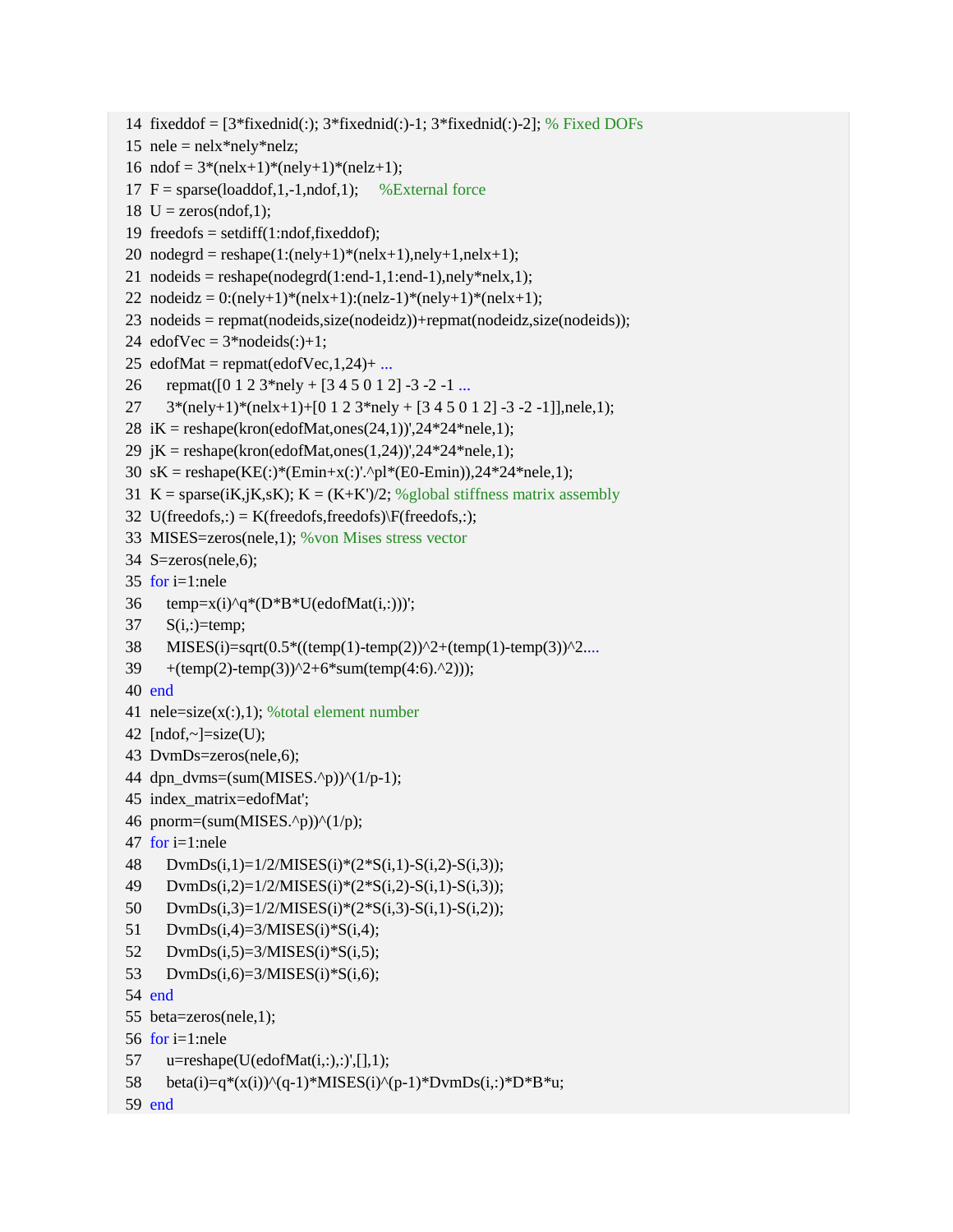60 T1=dpn\_dvms\*beta; 61 gama=zeros(ndof,1); 62 for i=1:nele 63 index=index matrix $(:,i);$ 64 gama(index)=gama(index)+x(i)^q\*dpn\_dvms\*B'\*D'\*DvmDs(i,:)'\*MISES(i).^(p-1); 65 end 66 lamda=zeros(ndof,1); 67 lamda(freedofs,:)=K(freedofs,freedofs)\gama(freedofs,:); 68 T2=zeros(nele,1); 69 for i=1:nele 70 index=index\_matrix(:,i); 71  $T2(i)$ =-lamda(index)'\*pl\*x(i)^(pl-1)\*KE\*U(index); 72 end 73 pnorm\_sen=T1+T2; 74 function [KE,B,D]=brick\_stiffnessMatrix() 75 % elastic matrix formulation 76 nu=0.3; 77 D =  $1/((1+nu)*(1-2*nu))*[1-nu nu nu 0 0 0; nu 1-nu nu 0 0 0;...$ 78 nu nu 1-nu 0 0 0; 0 0 0 (1-2\*nu)/2 0 0; 0 0 0 0 (1-2\*nu)/2 0;... 79 0 0 0 0 0 (1-2\*nu)/2]; 80 %stiffness matrix formulation 81 A =  $[32 6 - 8 6 - 6 4 3 - 6 - 10 3 - 3 - 3 - 4 - 8;$ 82 -48 0 0 -24 24 0 0 0 12 -12 0 12 12 12]; 83 k =  $1/144*A'*[1; nu];$ 84 K1 = [k(1) k(2) k(2) k(3) k(5) k(5); 85 k(2) k(1) k(2) k(4) k(6) k(7); 86 k(2) k(2) k(1) k(4) k(7) k(6); 87 k(3) k(4) k(4) k(1) k(8) k(8); 88 k(5) k(6) k(7) k(8) k(1) k(2); 89 k(5) k(7) k(6) k(8) k(2) k(1)]; 90 K2 = [k(9) k(8) k(12) k(6) k(4) k(7); 91 k(8) k(9) k(12) k(5) k(3) k(5); 92 k(10) k(10) k(13) k(7) k(4) k(6); 93 k(6) k(5) k(11) k(9) k(2) k(10); 94 k(4) k(3) k(5) k(2) k(9) k(12) 95 k(11) k(4) k(6) k(12) k(10) k(13)]; 96 K3 = [k(6) k(7) k(4) k(9) k(12) k(8); 97 k(7) k(6) k(4) k(10) k(13) k(10); 98 k(5) k(5) k(3) k(8) k(12) k(9); 99 k(9) k(10) k(2) k(6) k(11) k(5); 100 k(12) k(13) k(10) k(11) k(6) k(4); 101 k(2) k(12) k(9) k(4) k(5) k(3)]; 102 K4 = [k(14) k(11) k(11) k(13) k(10) k(10); 103 k(11) k(14) k(11) k(12) k(9) k(8); 104 k(11) k(11) k(14) k(12) k(8) k(9); 105 k(13) k(12) k(12) k(14) k(7) k(7);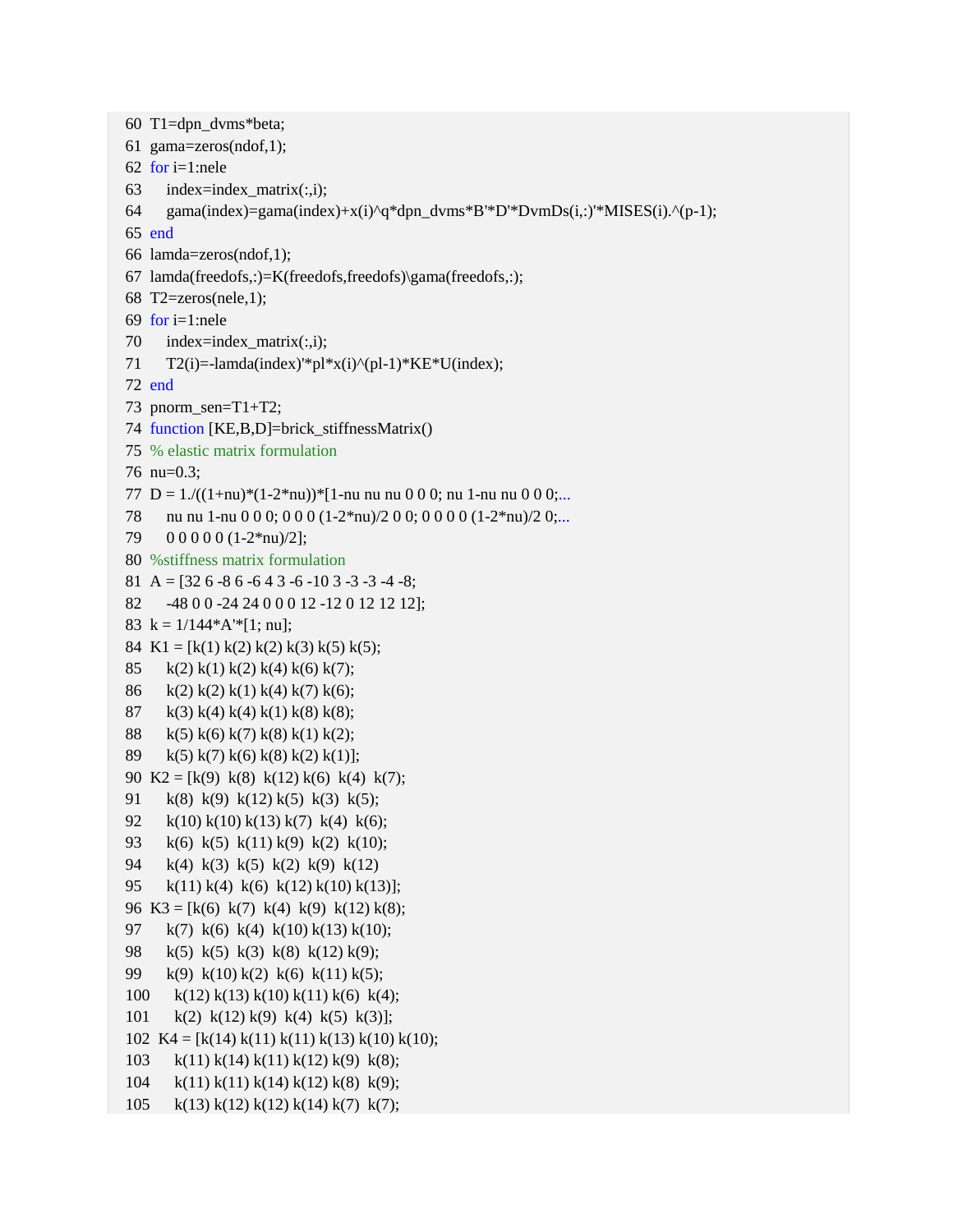```
106 k(10) k(9) k(8) k(7) k(14) k(11);
107 k(10) k(8) k(9) k(7) k(11) k(14)];
108 K5 = [k(1) k(2) k(8) k(3) k(5) k(4);
109 k(2) k(1) k(8) k(4) k(6) k(11);
110 k(8) k(8) k(1) k(5) k(11) k(6);
111 k(3) k(4) k(5) k(1) k(8) k(2);
112 k(5) k(6) k(11) k(8) k(1) k(8);113 k(4) k(11) k(6) k(2) k(8) k(1)];
114 K6 = [k(14) k(11) k(7) k(13) k(10) k(12);
115 k(11) k(14) k(7) k(12) k(9) k(2);
116 k(7) k(7) k(14) k(10) k(2) k(9);
117 k(13) k(12) k(10) k(14) k(7) k(11);
118 k(10) k(9) k(2) k(7) k(14) k(7);
119 k(12) k(2) k(9) k(11) k(7) k(14)];
120 KE = 1/((nu+1)*(1-2*nu))*...121 [ K1 K2 K3 K4;
122 K2' K5 K6 K3';
123 K3' K6 K5' K2';
124 K4 K3 K2 K1'];
125 % strain matrix formulation
126 B_1=[-0.044658,0,0,0.044658,0,0,0.16667,0
127 0,-0.044658,0,0,-0.16667,0,0,0.16667
128 0,0,-0.044658,0,0,-0.16667,0,0
129 -0.044658,-0.044658,0,-0.16667,0.044658,0,0.16667,0.16667
130 0,-0.044658,-0.044658,0,-0.16667,-0.16667,0,-0.62201
131 -0.044658,0,-0.044658,-0.16667,0,0.044658,-0.62201,0];
132 B_2=[0,-0.16667,0,0,-0.16667,0,0,0.16667
133 0,0,0.044658,0,0,-0.16667,0,0
134 -0.62201,0,0,-0.16667,0,0,0.044658,0
135 0,0.044658,-0.16667,0,-0.16667,-0.16667,0,-0.62201
136 0.16667,0,-0.16667,0.044658,0,0.044658,-0.16667,0
137 0.16667,-0.16667,0,-0.16667,0.044658,0,-0.16667,0.16667];
138 B_3=[0,0,0.62201,0,0,-0.62201,0,0
139 -0.62201,0,0,0.62201,0,0,0.16667,0
140 0,0.16667,0,0,0.62201,0,0,0.16667
141 0.16667,0,0.62201,0.62201,0,0.16667,-0.62201,0
142 0.16667,-0.62201,0,0.62201,0.62201,0,0.16667,0.16667
143 0,0.16667,0.62201,0,0.62201,0.16667,0,-0.62201];
144 B=[B_1,B_2,B_3];
145 end
146 end
```
# **Appendix B: MATLAB Program plot\_von\_Mises**